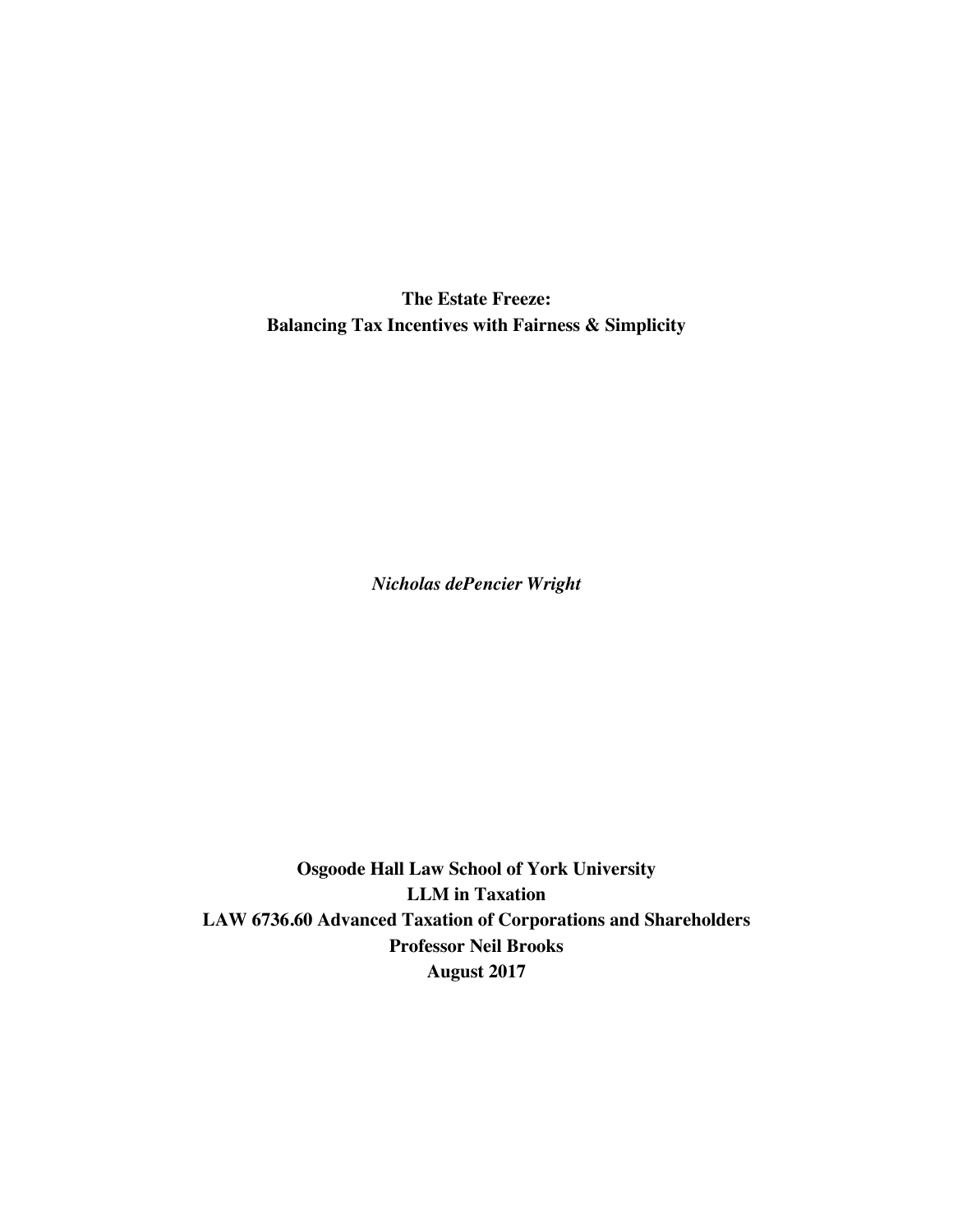## **ABSTRACT**

This paper argues that recently proposed amendments to the *Income Tax Act* (Canada) are effective in promoting a conception of tax fairness and simplicity despite the impact they will have on laudable tax incentives for small business. In making this argument the paper examines in detail the estate freeze – a commonly implemented set of estate and tax planning transactions – showing how the proposed amendments will leave estate planning benefits in place while placing new limitations on tax benefits obtained using complicated business and tax structuring. From a public policy perspective, the paper argues, such incentives can more simply and fairly be obtained through other methods like adjusting the rate of tax on small business corporations.

**Keywords:** Estate, Freeze, Tax, Proposed, Amendments, Income Splitting, Capital Gains, Small, Family, Business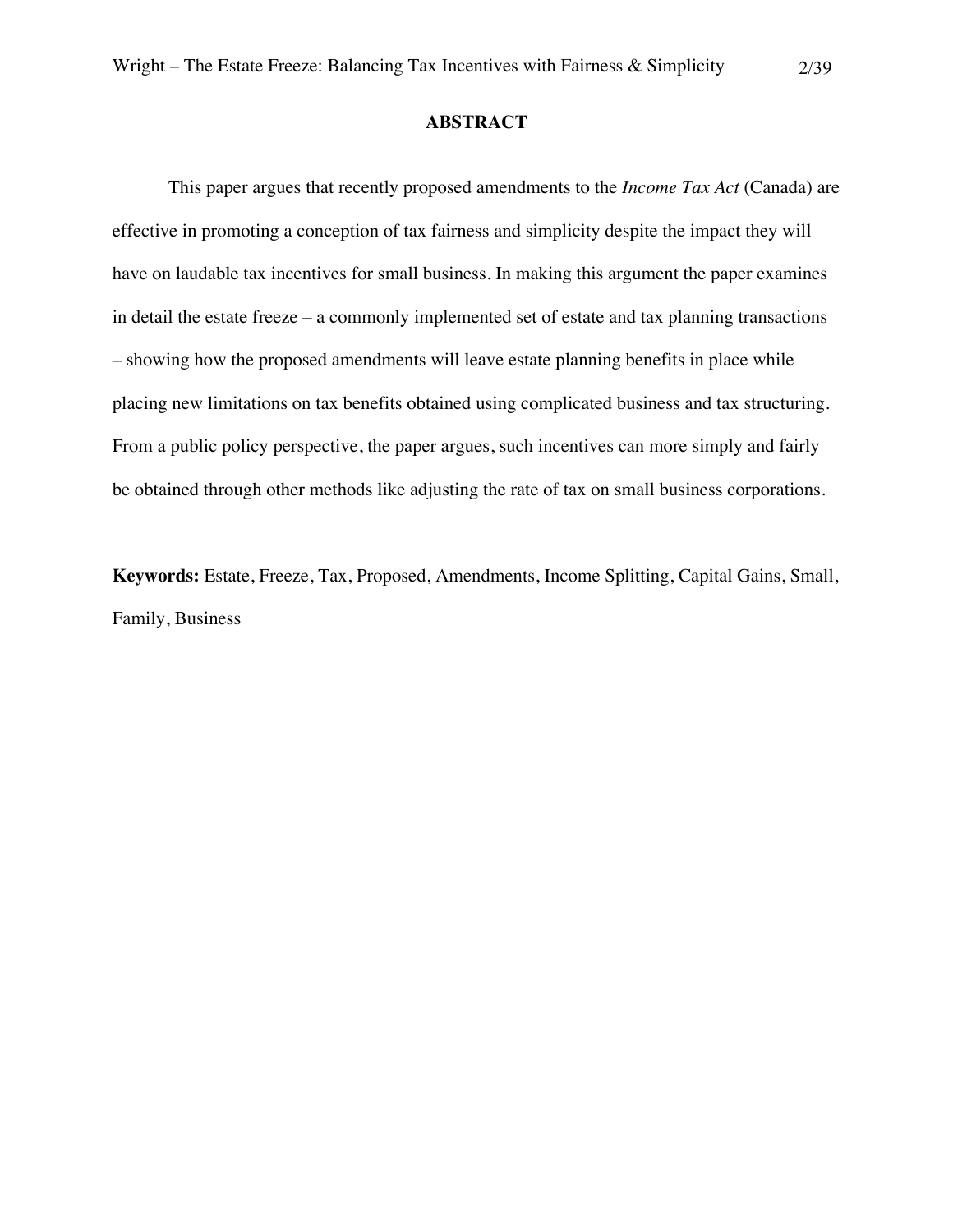# **TABLE OF CONTENTS**

| 1.                                    |  |  |  |
|---------------------------------------|--|--|--|
| 2.                                    |  |  |  |
| 3.<br>3.1<br>3.2<br>3.3               |  |  |  |
|                                       |  |  |  |
| 4.1<br>4.2<br>4.3                     |  |  |  |
| 5.1<br>5.2<br>5.3                     |  |  |  |
| 6.<br>6.1<br>6.2<br>6.3<br>6.4<br>6.5 |  |  |  |
| 7.                                    |  |  |  |
| 8.                                    |  |  |  |
| 9.                                    |  |  |  |
| 10.                                   |  |  |  |
| 11.                                   |  |  |  |
|                                       |  |  |  |
|                                       |  |  |  |
|                                       |  |  |  |
|                                       |  |  |  |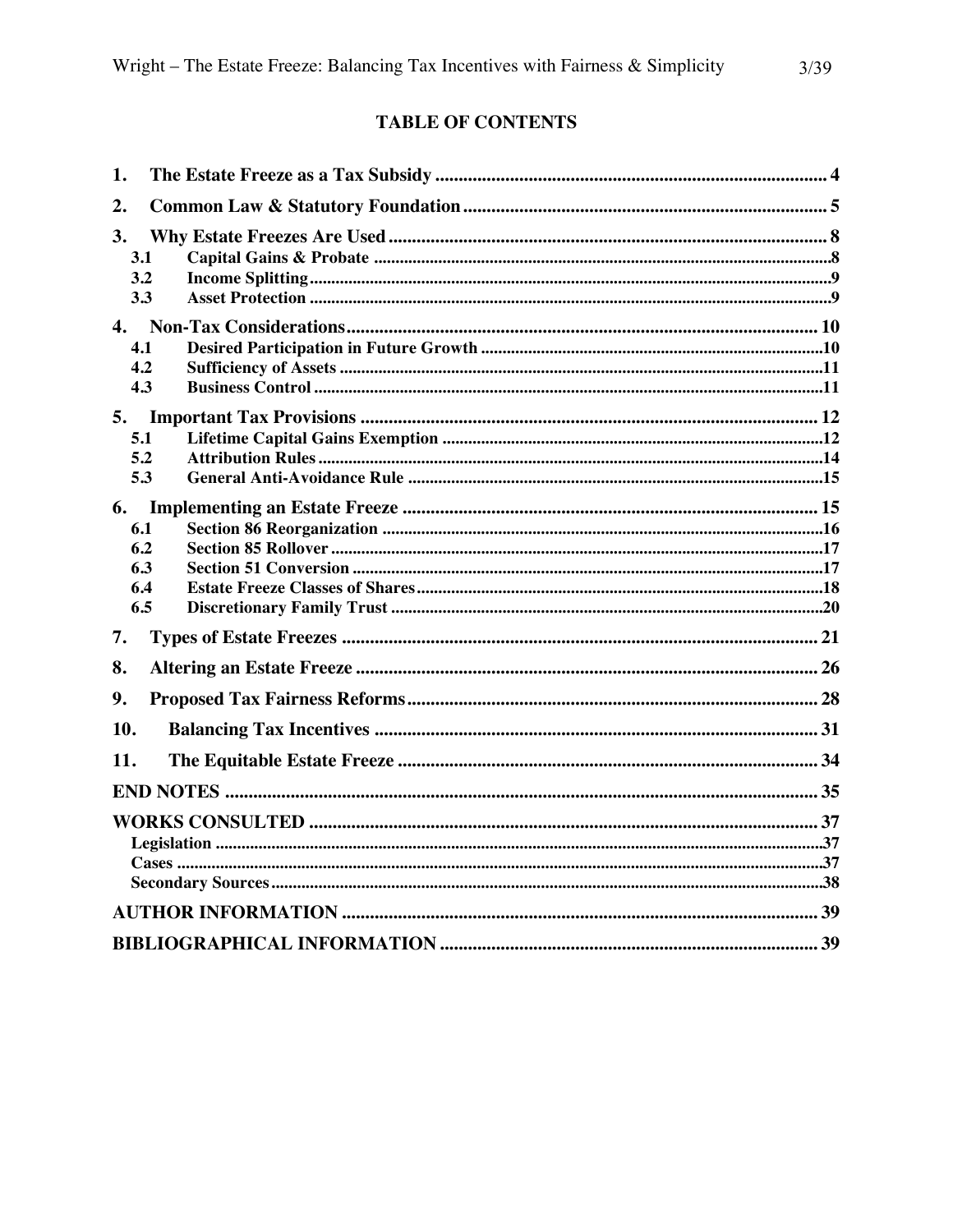#### **1. The Estate Freeze as a Tax Subsidy**

Estate freezes are used by family business owners to facilitate the transfer of a business from one generation to the next while taking advantage of available tax deductions and incentives. They are generally structured to minimize capital gains tax and probate fees and to take advantage of dividend sprinkling to income split amongst family members, thus reducing the total tax liability of the family economic unit. Such tax provisions relied upon by small business owners can fairly be characterized as tax incentives to promote small business. This is a valid public policy goal given the importance of small business in innovation, economic development and employment. There has, however, been significant public policy debate on what has been characterized as "tax fairness." Some argue that complicated tax planning is used by those who can afford costly professional advisors to reduce their tax burden, unfairly shifting their tax obligations to those with fewer resources. Others argue that changing the existing regime will unfairly penalize small business despite its important role, will destabilize private company tax planning and potentially the entire Canadian economy.

As a result of this debate, a number of new proposals have been put forward to place new limits on certain tax planning techniques, including reliance on the lifetime capital gains exemption and income splitting. The estate freeze is an innovation of tax and estate planners that combines useful mechanisms for succession planning with techniques to reduce total taxes. The impact of the proposed amendments on the estate freeze acts as an informative example of how moderate amendments to the *Income Tax Act* can effectively leave a useful estate planning method in place while lessening the reliance on complex tax minimization strategies. This simplifies tax incentives and promotes a conception of tax fairness. In making this case, this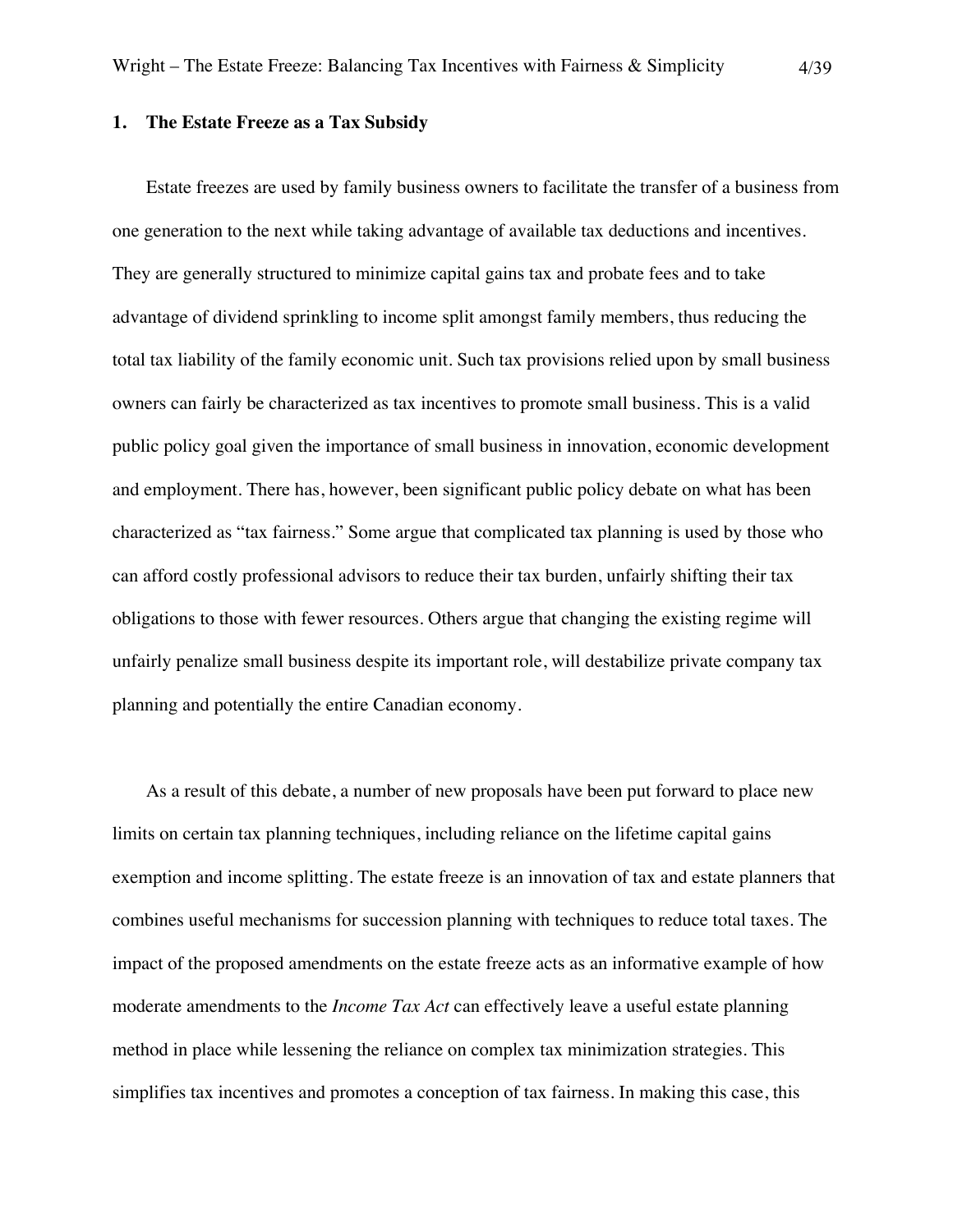paper will do the following four things: (i) outline the foundation on which estate freezes are based; (ii) provide a detailed explanation of the estate freeze and related considerations; (iii) review the proposed amendments in relation to the estate freeze; and, (iv) argue that despite the controversy, the estate freeze acts as an example of how the proposed changes effectively obtain laudable public policy objectives.

### **2. Common Law & Statutory Foundation**

The estate freeze is a planning technique organized using a series of steps that has been developed based on what common law and statute do and do not permit. Its purpose is to transfer the future growth of the value of a business or other assets to the next generation or other desired beneficiaries (the "children"). In its basic form, it may consist of restructuring an existing corporation so that voting shares and fixed value preference shares are issued to the freezor(s) (the "parents") and equity or growth shares are issued to either the children directly or to a family trust with children as beneficiaries. A commonly used estate freeze structure using a discretionary family trust is illustrated in the figure below:

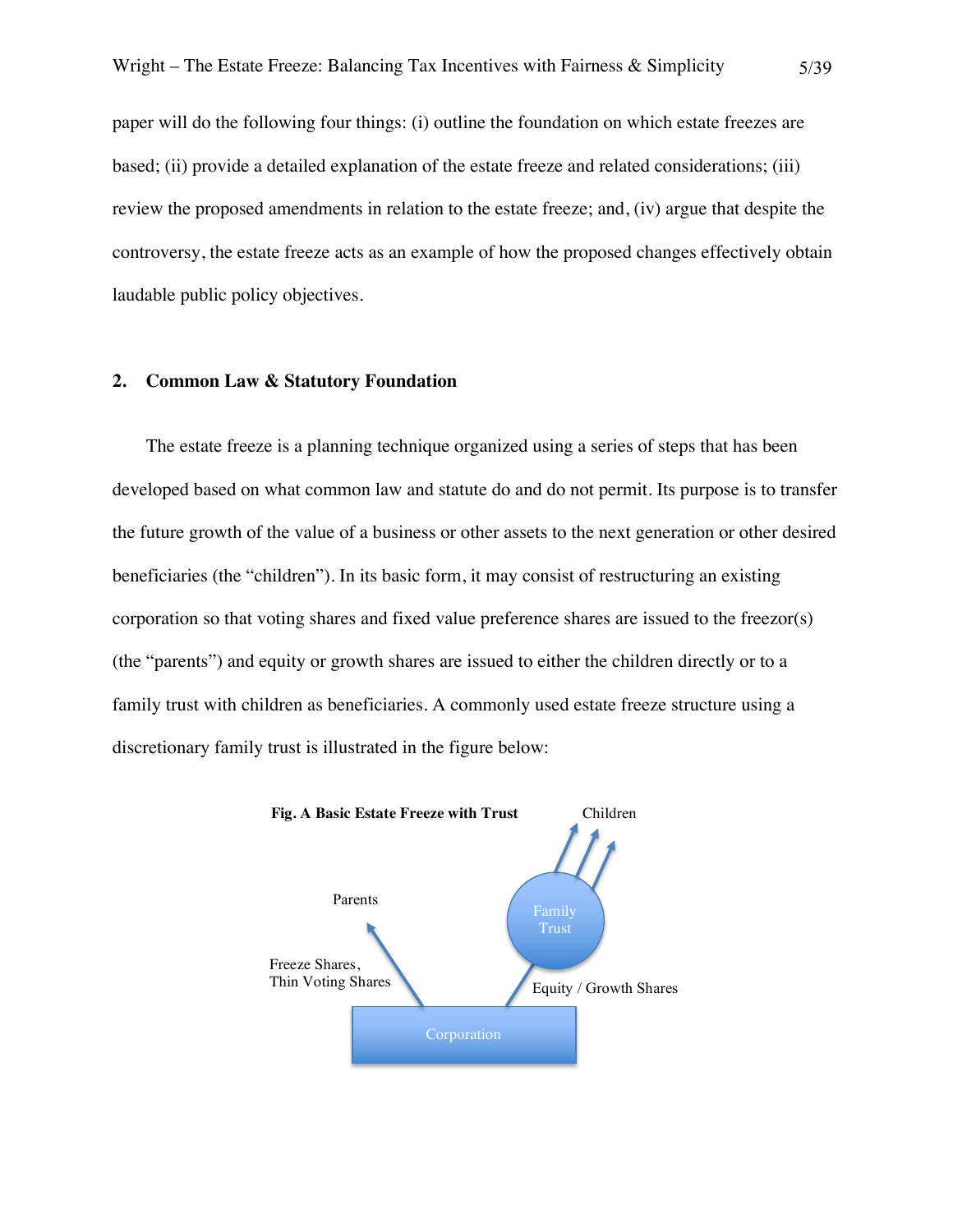There is no legislation that makes reference to the estate freeze *per se*, nor is there any House of Commons Hansard debating the merits and demerits of the practice as is often the case when practices are explicitly legislated. Rather, the foundations on which estate freezes are based are the sections of the *Income Tax Act*<sup>1</sup> (the "Act") and relevant case law on what conduct is and is not permissible. As will be discussed in further detail below, sections like 85, 86 and 51 of the Act, dealing with corporate rollovers, reorganizations and conversions, respectively, the law of trusts including both common law precedent and tax treatment under the Act, along with other provisions can be combined to carry out an estate freeze, assisting business owners with both estate/succession planning and tax minimization.

Case law has undoubtedly played an important role shaping how estate freezes are implemented. By way of example, two Court decisions in the early 1990s show how case law can expand tax planning practices and, alternatively, clearly articulate tax planning limits and the application of relevant anti-avoidance provisions. The 1990 Supreme Court of Canada case of *Mcclurg v. Canada*<sup>2</sup> affirmed corporate discretionary dividends, finding that taxpayers can structure corporations to income split without triggering section 56(2) of the Act, which would otherwise attribute income to the transferor when certain indirect payments are made "pursuant to the direction of, or with the concurrence of, a taxpayer to another person for the benefit of the taxpayer or as a benefit that the taxpayer desired to have conferred on the other person…."3 The case involves a closely held corporation with Articles granting each class of shares the right to receive dividends exclusive of other classes of shares. For the three-year period at issue, the two husband shareholders received salary, bonus and bonus entitlements for their class of shares while their wives each received dividends for their shares of a separate class. Mrs. McClurg, the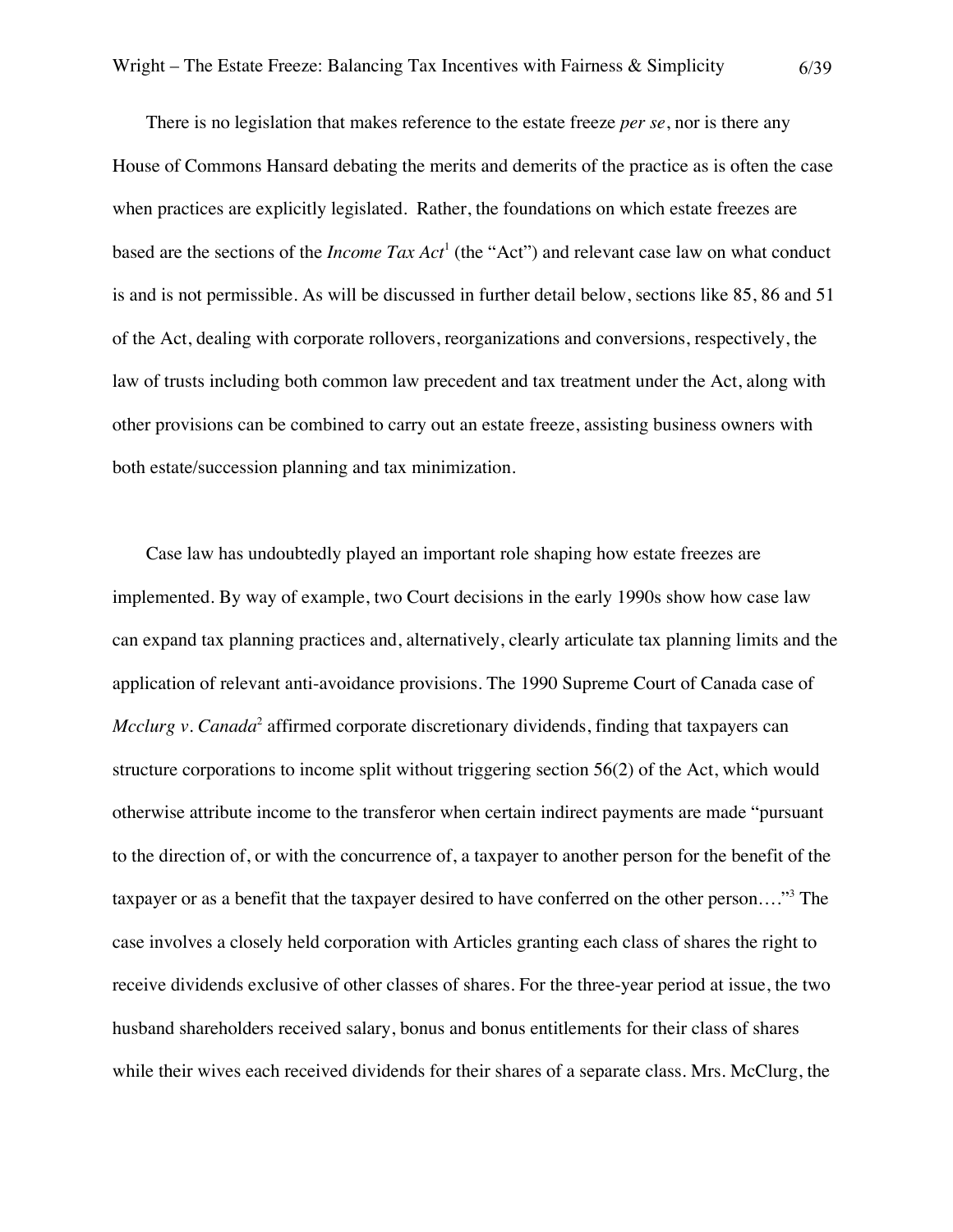wife of the assessed taxpayer, had been actively involved in the operations of the company and was also paid a modest salary. The Minister of National Revenue reassessed arguing that the dividends paid to Mrs. McClurg should be attributed to the husband under section 56(2) of the Act. On appeal, the Supreme Court found in favour of the taxpayer, asserting that "[d]iscretionary dividends may be validly used because they are not expressly prohibited by the [*Saskatchewan Business Corporations*] *Act* and are not contrary to common law or corporate law principles."<sup>4</sup> In making its decision, the Supreme Court affirmed discretionary corporate dividends (when not prohibited by the applicable corporate legislation), income splitting with dividends in certain circumstances where there is a sufficient connection to the business and the principle that that which is not prohibited is allowed. The decision has expanded what is possible using an estate freeze and has made income splitting an important component of corporate tax

planning including estate freezes.

Conversely, the 1992 Federal Court case of *The Queen v Kieboom*<sup>5</sup>demonstrates limits, acting as a warning against cavalier estate planning. Specifically, it is a warning against issuing shares at below market value to non-arm's length parties to dilute ownership and, in effect, transfer assets. The case involves a closely held family corporation where, at the time of incorporation, the husband was issued nine common shares and the wife one common share. Several years later the wife purchased eight newly created non-voting shares below market value for \$1 per share and, shortly thereafter, each of the three children purchased eight additional class A shares, also below market value for \$1 per share. At the end of the new issuances, the husband had reduced his interest in the corporation from 90% to 21.4%. When the company paid dividends to the holders of the class A shares the husband was reassessed by the Minister of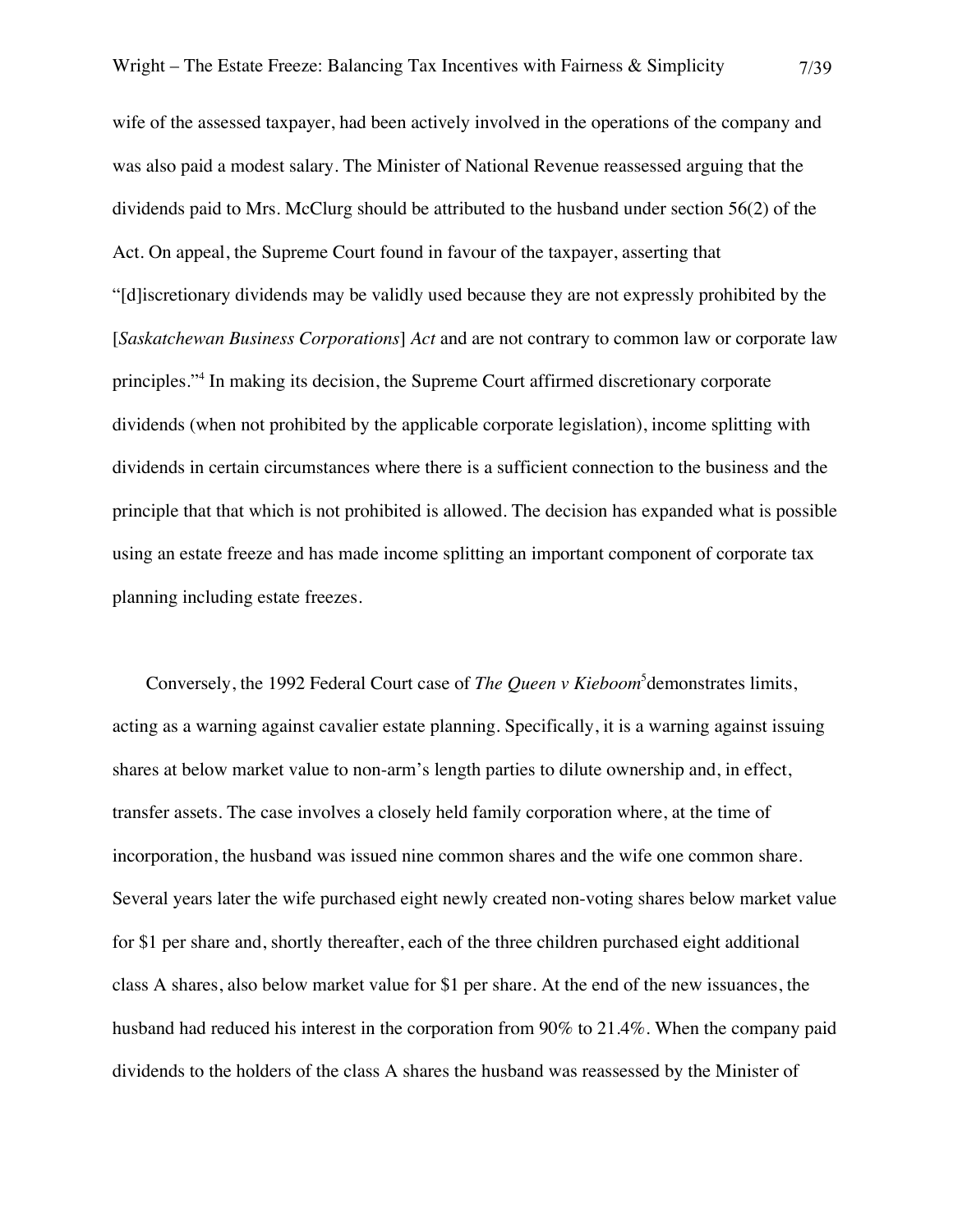National Revenue. The Minister argued that the issuance of common shares to the children was a disposition under sections  $245(c)$  and  $69(1)$  of the Act, with the husband and wife deemed to have received the proceeds thereof at fair market value. The Minister also stated that section 74(1) attribution rules applied to the issuance of shares to the wife, and that dividends paid to the wife via the Class A shares should be attributed to the husband's income. After several rounds of appeal, the Court found in favour of the Minister in all respects. The case represents all that can go wrong when estate planning is not carefully conducted consistently with the restrictions found in the Act. It also demonstrates the power of anti-abuse rules in preventing undesirable forms of tax planning when the legislature has acted with clear intent.

Having reviewed the foundation on which estate freezes are implemented, we will now explore why and in what circumstances it may be desirable for a taxpayer to implement an estate freeze, including both non-tax estate planning considerations as well as available tax benefits.

## **3. Why Estate Freezes Are Used**

There are a number of different reasons why it may be advantageous to implement an estate freeze, including reducing capital gains and probate tax, income splitting within the economic unit and asset protection.

## **3.1 Capital Gains & Probate**

Perhaps the most common reason to implement an estate freeze is to reduce capital gains and other taxes and probate fees that would otherwise be paid by transferring future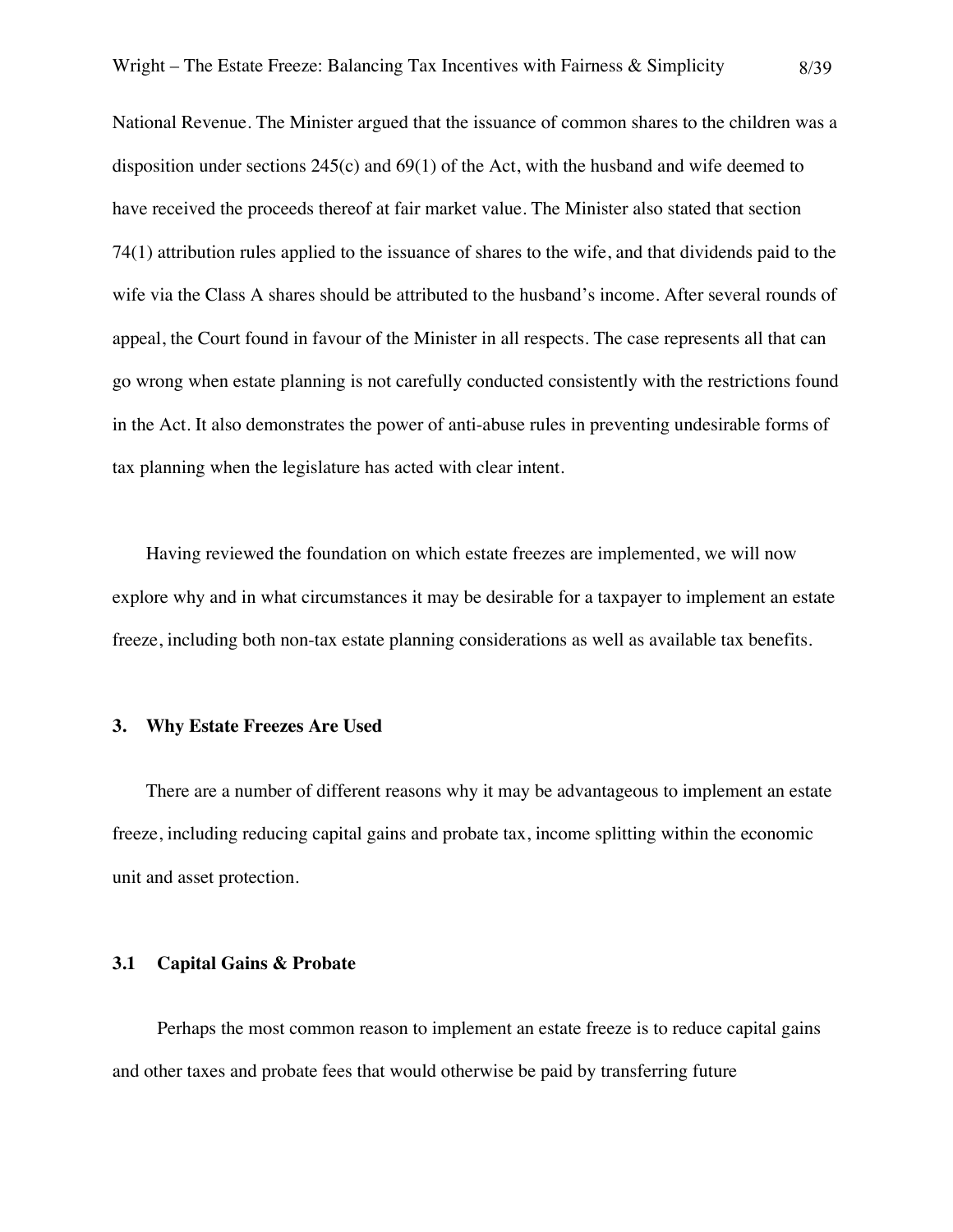growth/appreciation of a company or asset to the children. This can be accomplished by capping the value of the asset owed by the parents and attributing all future growth (and associated taxes) to the children. A smaller estate at the time of death will result in lower capital gains upon disposition and probate fees.

## **3.2 Income Splitting**

Estate freezes often utilize income splitting by introducing family members as owners of the corporation. This can be carried out using separate classes of shares so that discretionary dividends can be issued in differing amounts to different individuals as desired by the board. Shares of a given class may, alternatively, be held by a discretionary trust with such family members as beneficiaries so that dividends can be flowed through (on a tax neutral basis) as determined by the board of directors of the corporation and the trustees of the trust. Such an arrangement currently allows for income to be taxed in the hands of adult family members that are in a lower tax bracket. Given comparatively low corporate tax rates for small businesses, income splitting in this manner can materially reduce the total tax paid by the family economic unit. Important restrictions related to income splitting that must be taken into account when structuring an estate freeze are the attribution rules including the so called "kiddie tax," which will be discussed in the following section.

## **3.3 Asset Protection**

Depending on the particulars of how an estate freeze is implemented, the transfer of shares in a corporation to a holding company, children and/or a family trust can, in some circumstances,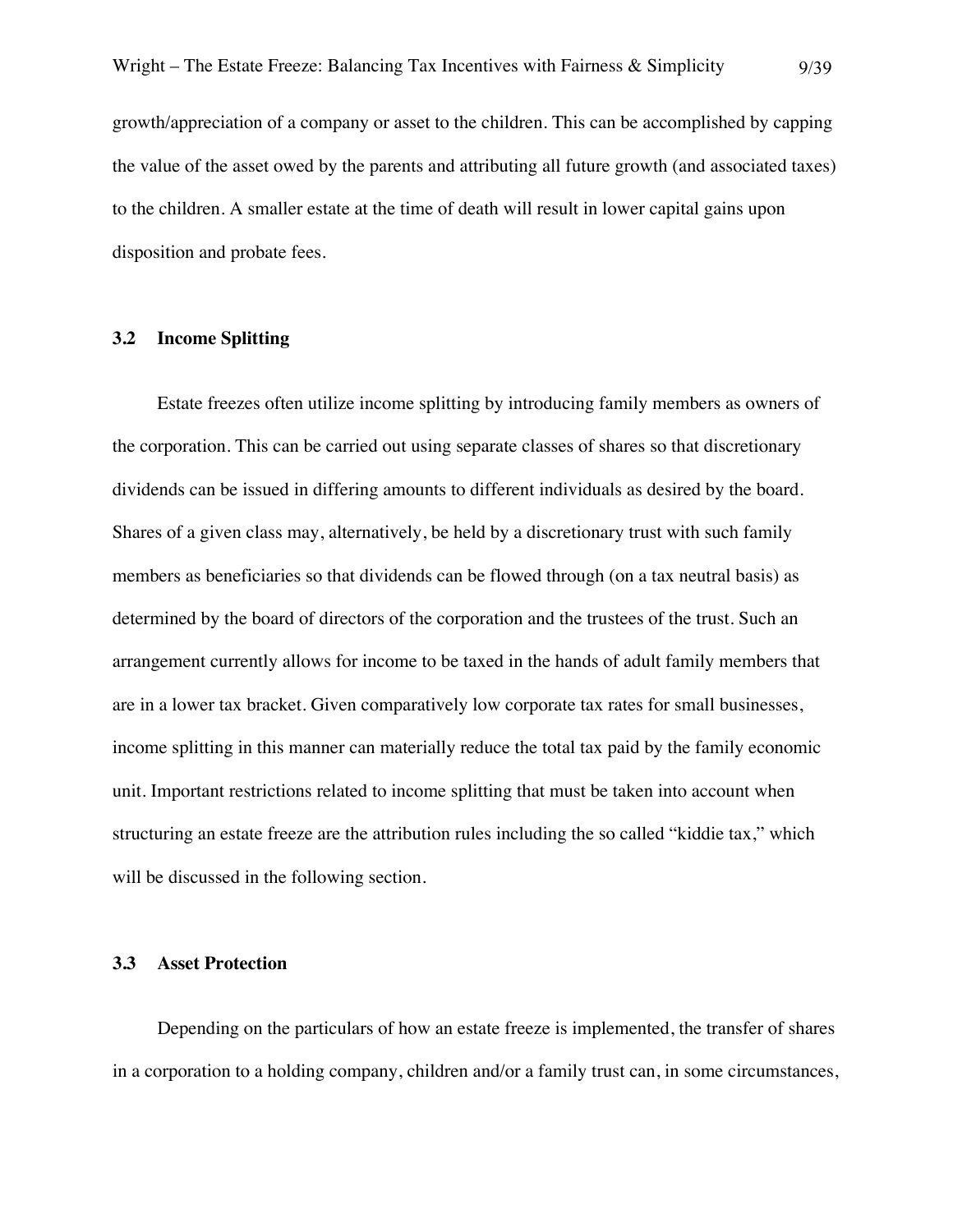shield the transferred assets and related growth from future creditor claims against the parents. It may additionally, in some circumstances, shield the growth in the value of the assets transferred from claims made by one spouse against the other in the event of marital breakdown.

When deciding whether or not to implement an estate freeze there are a number of non-tax and tax considerations that must be taken in to account.

### **4. Non-Tax Considerations**

Important non-tax considerations that must be taken into account when implementing an estate freeze include the extent to which the children should participation in future growth of the company, sufficiency of assets for the parents and arrangements regarding corporate control.

#### **4.1 Desired Participation in Future Growth**

Of prime importance is for the parents to consider if they in fact want the children to participate in the future growth of the company. Growth/equity shares of the business are generally issued for a nominal amount in order to maximize future growth attributable to the children. There are innumerable personal, financial and business reasons why parents may not actually want to carry out an estate freeze despite potential tax savings. Changing personal relationships and the impact of transferring potentially significant assets to a child, complications due to potential matrimonial claims against a child's share and whether or not the business will likely be sold at the time of death anyways (thus negating intended tax benefits) are all potential considerations. 6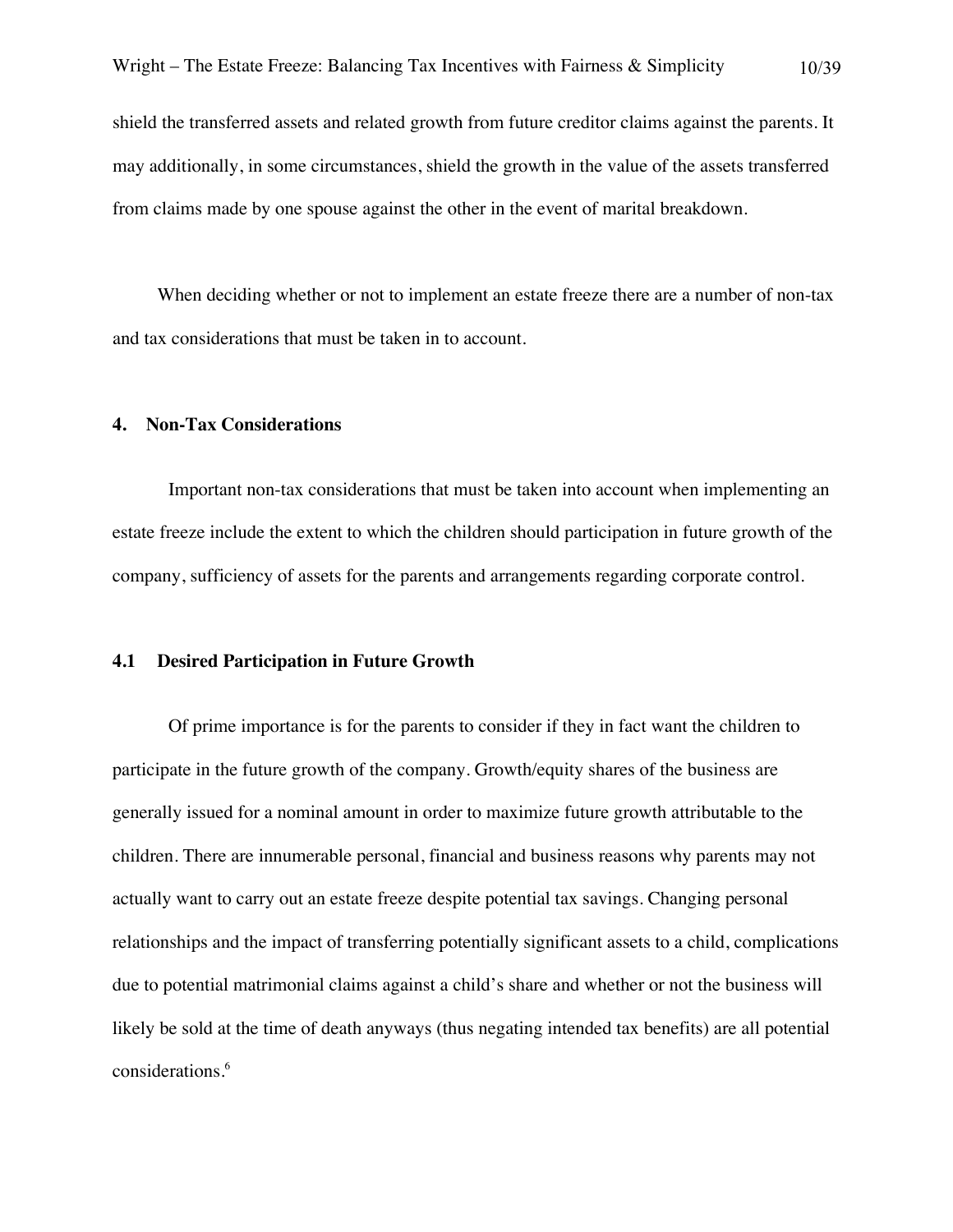## **4.2 Sufficiency of Assets**

When implementing an estate freeze the parents must ensure that they maintain sufficient assets to carry them through retirement. This can be difficult as life-span, future living costs, portfolio returns, other sources of income, inflation and marital/relationship status can be hard to predict years in advance. Failure to retain sufficient assets will at best result in incurring additional and material expense in restructuring the estate freeze and at worst (depending on how the estate freeze is structured) result in corporate and trust control and governance issues and tax complications. In some instances, the agreement of the children is required to restructure the estate freeze which may put a strain on relationships or be problematic where relationships have broken down. To the greatest extent possible, careful advanced budgeting and planning is advisable. 7

#### **4.3 Business Control**

The parents must give also careful thought to the implications that an estate freeze will have on the control of the company. In some cases, the parents may wish to pass control of the business on to their children to manage. Often, however, parents want to continue to control the company due to either personal attachment or concern over the ability of the children to continue to operate and grow the business. It should be noted that even where voting shares in the company are retained by the parents, non-voting shareholders have rights under the applicable corporate legislation that places some restrictions on what the voting shareholders can do. For example, the *Canada Business Corporations Act*<sup>8</sup> section 241 oppression remedy provides recourse to the Court for shareholders that have been treated in a manner "that is oppressive or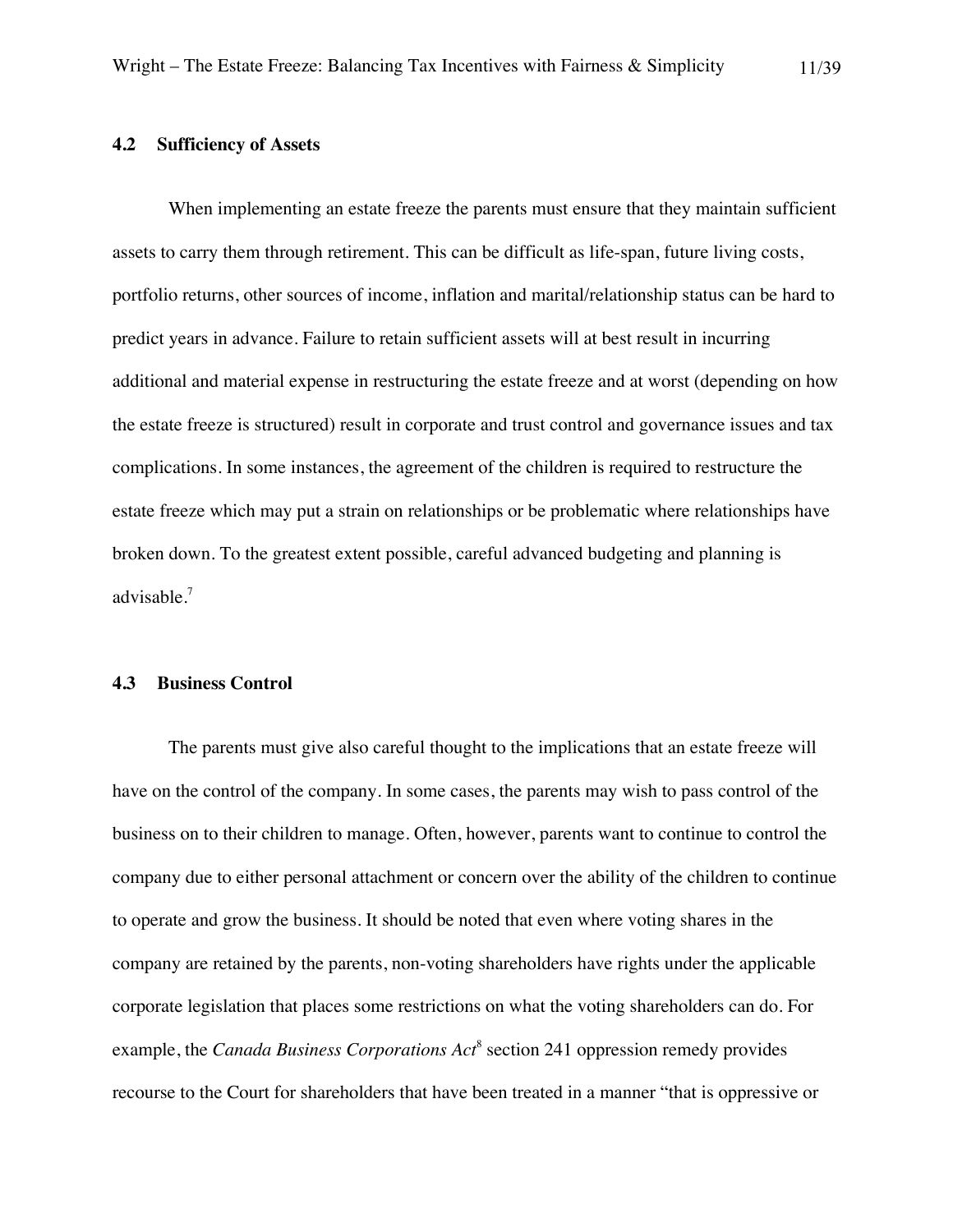unfairly prejudicial to or that unfairly disregards the interests of any security holder" and permits the Court to "make an order to rectify the matters complained of."<sup>9</sup> The *Business Corporations Act* (Ontario)<sup>10</sup> has a similar oppression remedy provision in section 248. While the particulars on the application of the oppression remedy are outside of the scope of this paper, the point is that even the issuance of non-voting shares places some restrictions on the activities that the controlling shareholder(s) may engage in. $^{11}$ 

## **5. Important Tax Provisions**

In addition to non-tax considerations there are also some important provisions of the Act that must be considered including the applicability of attribution rules, the lifetime capital gains exemption and the general anti-avoidance rule ("GAAR").

## **5.1 Lifetime Capital Gains Exemption**

Of significant importance for all owners of Canadian controlled small business corporations is the lifetime capital gains exemption. This exemption is intended to promote the development of small business by providing relief from capital gains tax at the time of the disposition of eligible shares. For the 2016 taxation year, the lifetime capital gain deduction was \$824,176 (or, once factoring in that only one half of capital gains are taxable, a cumulative capital gains deduction of half that amount equaling  $$412,088$ ).<sup>12</sup> In order to be eligible for the lifetime capital gains exemption, the shares must be each be a "qualified small business corporation share," as defined in section 110.6 of the Act. Broadly speaking, this means that: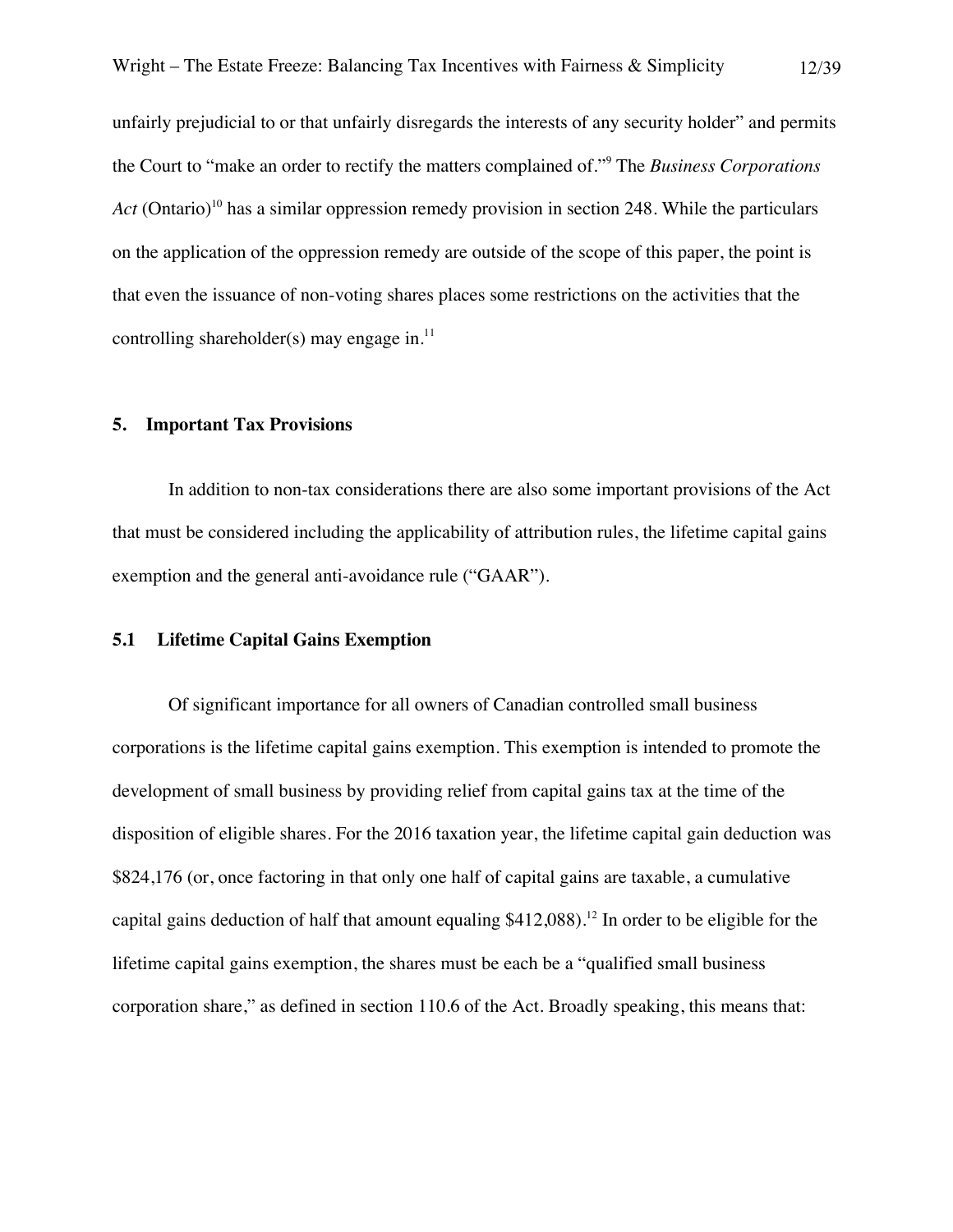- **a)** at the time of sale, the shares are capital stock in a "small business corporation," as defined in section 248 of the Act, and are owned by the individual, his or her spouse or common law partner or a partnership related to the individual;
- **b)** for 24 months prior to the disposition of the shares, the shares were not owned by anyone other than the individual, a related person or a partnership of which the individual was a member;
- **c)** for 24 months prior to the disposition of the shares, the shares:
	- **i.** were owned by the individual or a person or partnership related to the individual;
	- **ii.** were shares of a "Canadian-controlled private corporation," as defined in section 125(7) of the Act; and,
	- **iii.** more than 50% of the fair market value of the Canadian-controlled private corporation's assets were: used mainly in an active business carried on primarily in Canada by it or a related corporation; certain shares or debts of connected corporations; or, a combination thereof.

The lifetime capital gains exemption is important principally because the amount of money at issue is so significant and the deduction will normally apply at a time when a very large tax bill becomes due. Ensuring that this exemption applies and maximizing its use is a prime consideration for private company tax planning including the estate freeze. Another important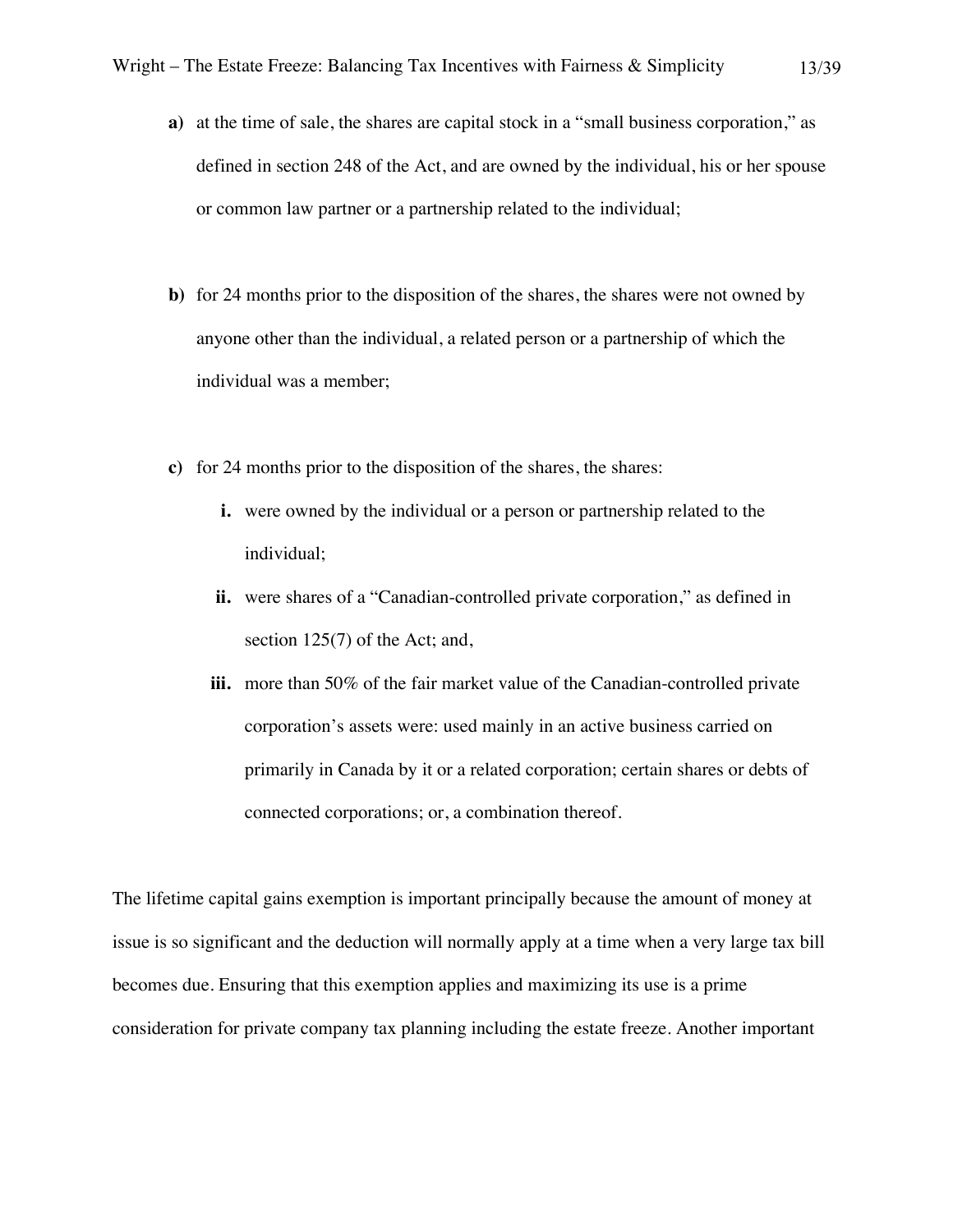#### **5.2 Attribution Rules**

attribution rules.

The attribution rules are found in sections 74.1 to 75.1 and are in addition to specific rules on the conferral of benefits found elsewhere in the Act. The attribution rules must be carefully considered when implementing an estate freeze. As we saw in *The Queen v Kieboom*, failure to do so can have significant and adverse tax consequences. Section 74.1(1) of the Act deals with the attribution of income to a spouse or common law partner. It states, broadly speaking, that if an individual lends or transfers property to, or for the benefit of, a spouse or common law partner, any income or loss (with some exceptions) is deemed to be income or loss for the individual and not the spouse or common law partner. This provision, in effect, prohibits certain tax benefits derived from the transfer of property between spouses or common law partners.<sup>13</sup> Section 74.1(2) of the Act has a similar rule relating to the lending or transferring of property to a non-arm's length person or who is the taxpayer's niece or nephew who is under the age of 18. Similarly, section 74.4 contains attribution rules for transfers of property to corporations when a transfer is made with a main purpose of reducing the income of an individual and to benefit a designated person in respect of the individual, where a series of requirements are met. Finally, section 74.5(1) and (2) state, generally speaking and with exceptions, that these attribution rules do not apply when the loan or transfer is at fair market value with some exceptions. Although an in-depth review and analysis of the attribution rules it outside of the scope of this paper, a practitioner should have a full understanding of the attribution rules and their applicability when implementing an estate freeze as failure to do so can result in significant and adverse tax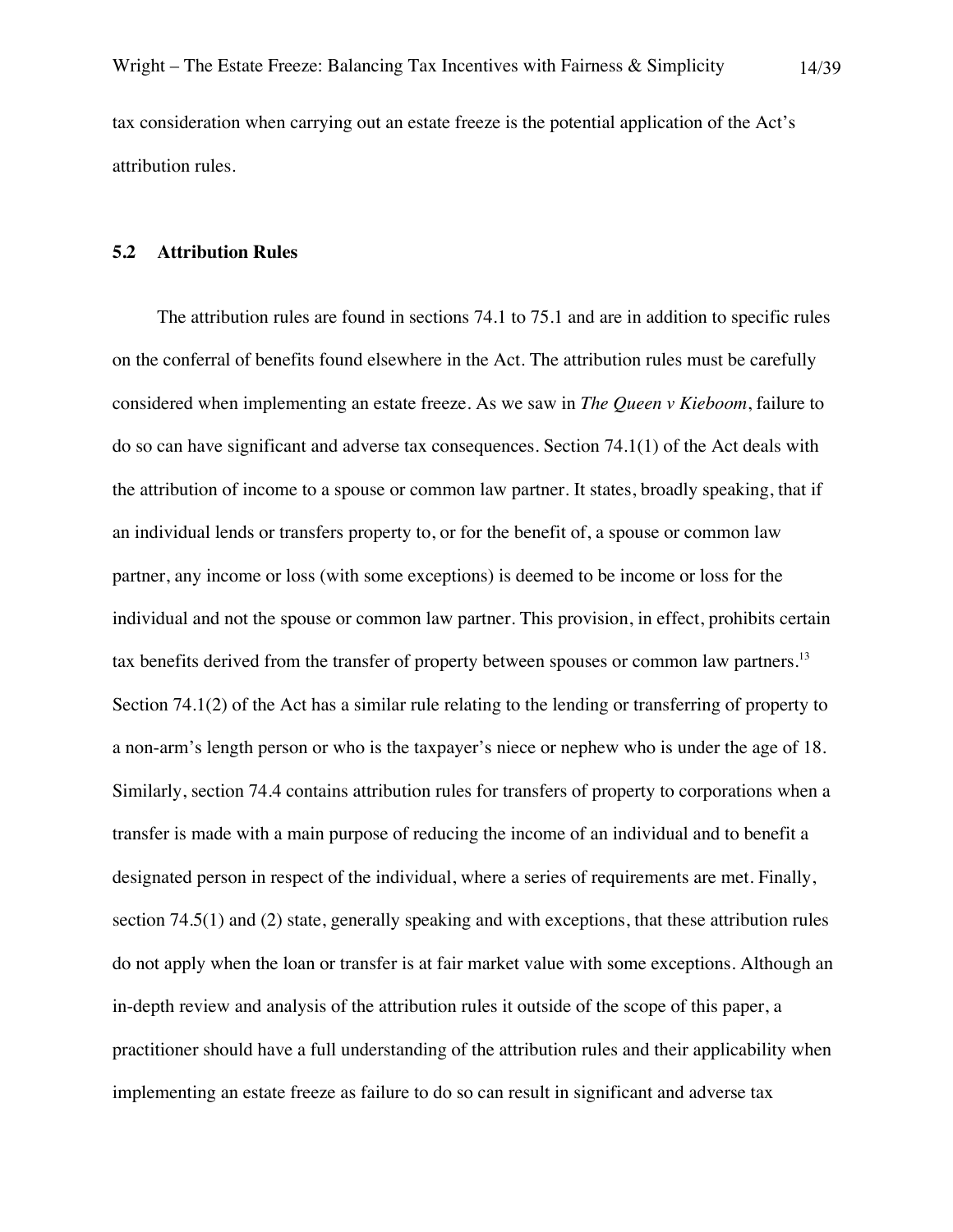rule.

#### **5.3 General Anti-Avoidance Rule**

The general anti-avoidance rule ("GAAR") is found in section 245 of the Act. It is meant to act as a measure of last resort to restrict certain types of tax avoidance transactions that are not otherwise prohibited in the Act. Simply put, it states the tax consequences of one or more transactions may be invalidated where i) a tax benefit arose form a series of transactions; ii) the transactions are avoidance transactions carried out with the primary purpose of avoiding tax; and, iii) the transaction is abusive. Abusive, in this context, means inconsistent with the object, purpose or spirit of the section of the Act relied upon by the taxpayer. When structuring a series of transactions when carrying out an estate freeze or engaging in other tax and estate planning, it is important to keep the potential application of GAAR in mind lest anticipated tax savings be rejected by the CRA.<sup>14</sup>

As discussed, there are a number of non-tax and tax reasons why implementing an estate freeze may be desirable. Having examined the 'why' we will now turn out attention to the 'how' and review the sections of the Act most commonly relied upon to implement an estate freeze.

#### **6. Implementing an Estate Freeze**

When an estate freeze is implemented there is generally a restructuring of the corporation and its shares. Consequently, the provisions in the Act dealing with tax-exempt reorganization,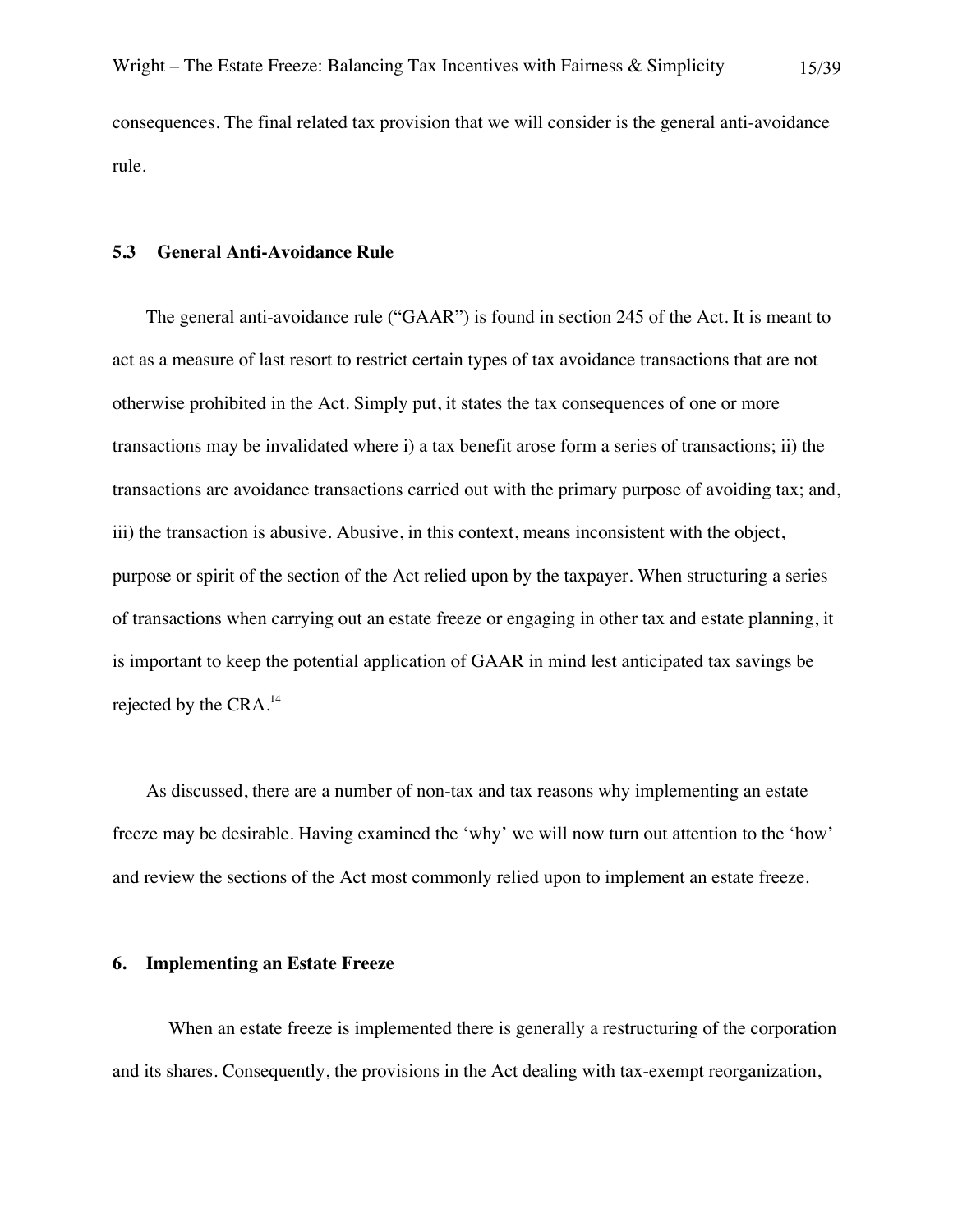transfer of assets and share conversions play an important role in structuring an estate freeze. A discretionary family trust and special classes of share are also commonly used. This section will examine these important elements of the estate freeze.

## **6.1 Section 86 Reorganization**

Section 86 of the Act is commonly relied upon when implementing an estate freeze. It permits the tax-exempt exchange of shares by a shareholder in the course of the reorganization of capital when the shareholder disposes of capital property that is all of the shares of any particular class of the capital stock of the corporation owned by the taxpayer, and property is received from the corporation that includes other shares of the capital stock of the corporation. While "reorganization of the capital" is not defined in the Act, it is typically carried out by amending the Articles of Incorporation to change the share structure of the corporation – usually as a conversion from common shares to freeze shares. When one class of shares is exchanged for another, the adjusted cost base carries over to the new shares, subject to the section 86(2) antiabuse provision. If more than one class of share are transferred, the adjusted cost base is distributed between them in proportion to their fair market value. When non-share consideration is also transferred, it is deemed to have been transferred at fair market value. Notably, the CRA has taken the position that section 84(9) corporate attribution rules may apply in a section 86 reorganization and consequently this section must also be considered. Section 86 does not apply when section 85(1) of the Act does and Section 86, unlike section 85, does not require the filing of an election. Furthermore, section  $86(3)$  states that sections  $86(1)$  and  $86(2)$  do not apply when sections 85(1) or 85(2) do. This means that when a section 85 election is filed it will override any contemporaneous reliance on section 86 in relation to the transaction.<sup>15</sup>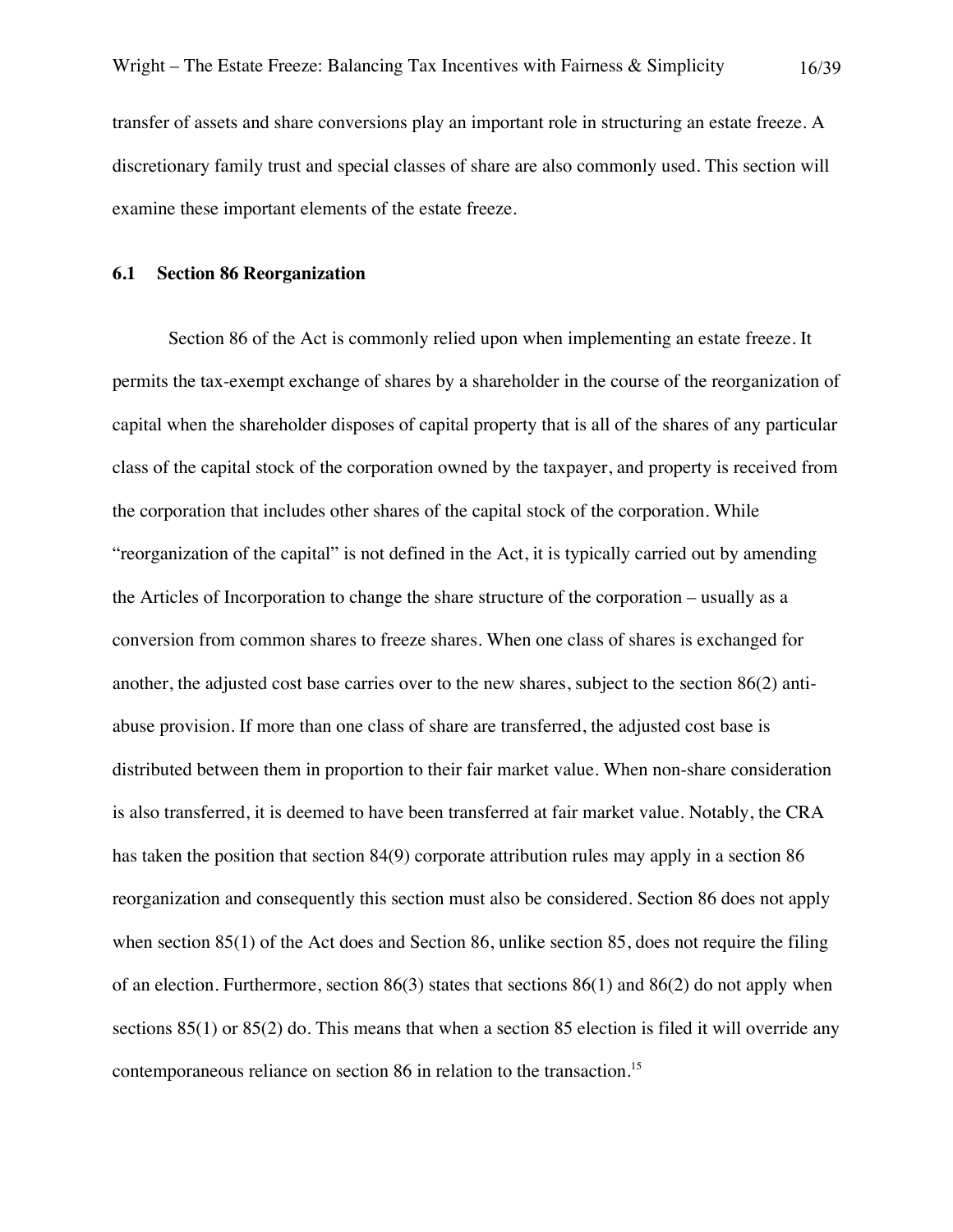## **6.2 Section 85 Rollover**

Section 85 of the Act allows for the tax deferred transfer of property to an eligible corporation, often referred to as a "rollover." It should be considered when assets that have appreciated in value are being transferred to a corporation. The section allows for an election to be made jointly by an eligible transferor and eligible transferee that must be a taxable Canadian Corporation. The election is in respect to the transfer of eligible property at an amount less than its fair market value. Broadly speaking, and with some exceptions, capital property including depreciable property is eligible property for the purposes of a section 85 rollover. Section 85 is used to defer the realization of capital gains on what would otherwise be considered a disposition of assets. The consideration received in exchange must include at least some shares (which may be a fraction of a share). Non-share consideration (also referred to as "boot") may also be provided as partial consideration. The primary principle behind section 85 is tax neutrality – the idea that business decisions should not be influenced by taxation. The use of section 85, for example, makes the decision to transition from a sole proprietorship to a corporation for business reasons a tax neutral one. In addition to sections 86 and 85, section 51 of the Act is also commonly used when implementing estate freezes.

## **6.3 Section 51 Conversion**

Section 51 of the Act allows for a tax-free rollover of certain conversions of debt or shares into other shares of the same corporation and does not apply when either of section 85 or 86 of the Act do. Section 51 is appealing because it does not involve a disposition (rather it involves an exchange with no other consideration), nor does it require the transfer of *all* shares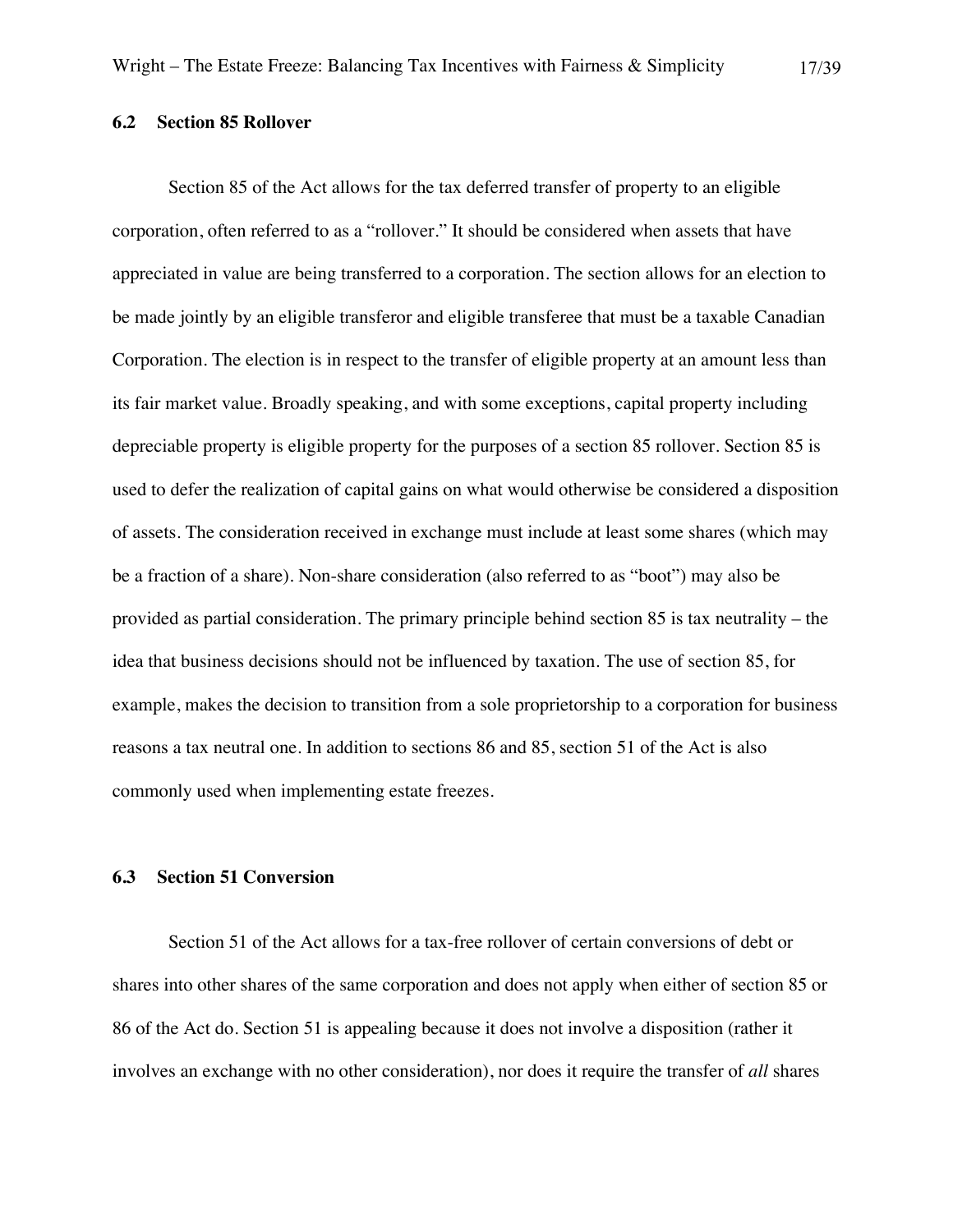held of a given class. Section 51 can be used when a share of the capital stock of a corporation is acquired by the taxpayer from the corporation in exchange for capital property that is another share of the corporation, or capital property that is debt of the corporation (e.g. a bond, debenture or note), and no additional consideration is received, with some exceptions. Like with section 86, the adjusted cost base of the old shares is apportioned to new classes of shares acquired based on their relative fair market values.<sup>16</sup>

Having examined provisions of the Act commonly relied upon when implementing an estate freeze, we will now discuss the classes of shares used and the role that a discretionary family trust can play in an estate freeze.

## **6.4 Estate Freeze Classes of Shares**

When implementing an estate freeze it is common for a corporation to amend its Articles of Incorporation and restructure its classes of shares. When doing so, shares are often created and categorized as growth shares, control shares and freeze shares. Recall Figure A on page 5 illustrating a basic estate freeze where the parents receive freeze shares and thin voting shares while the children (through an intermediate entity) receive growth shares. The freeze shares held by the parents after an estate freeze has been implemented are meant to "freeze" the current value of the company. These shares may be structured as non-voting preferred shares. In addition to granting freeze shares preferential treatment in the event of liquidation or redemption, freeze shares can be expected to be redeemable (re-purchasable by the corporation) and retractable (redeemable at the option of the shareholder). Such provisions are necessary in the event that it is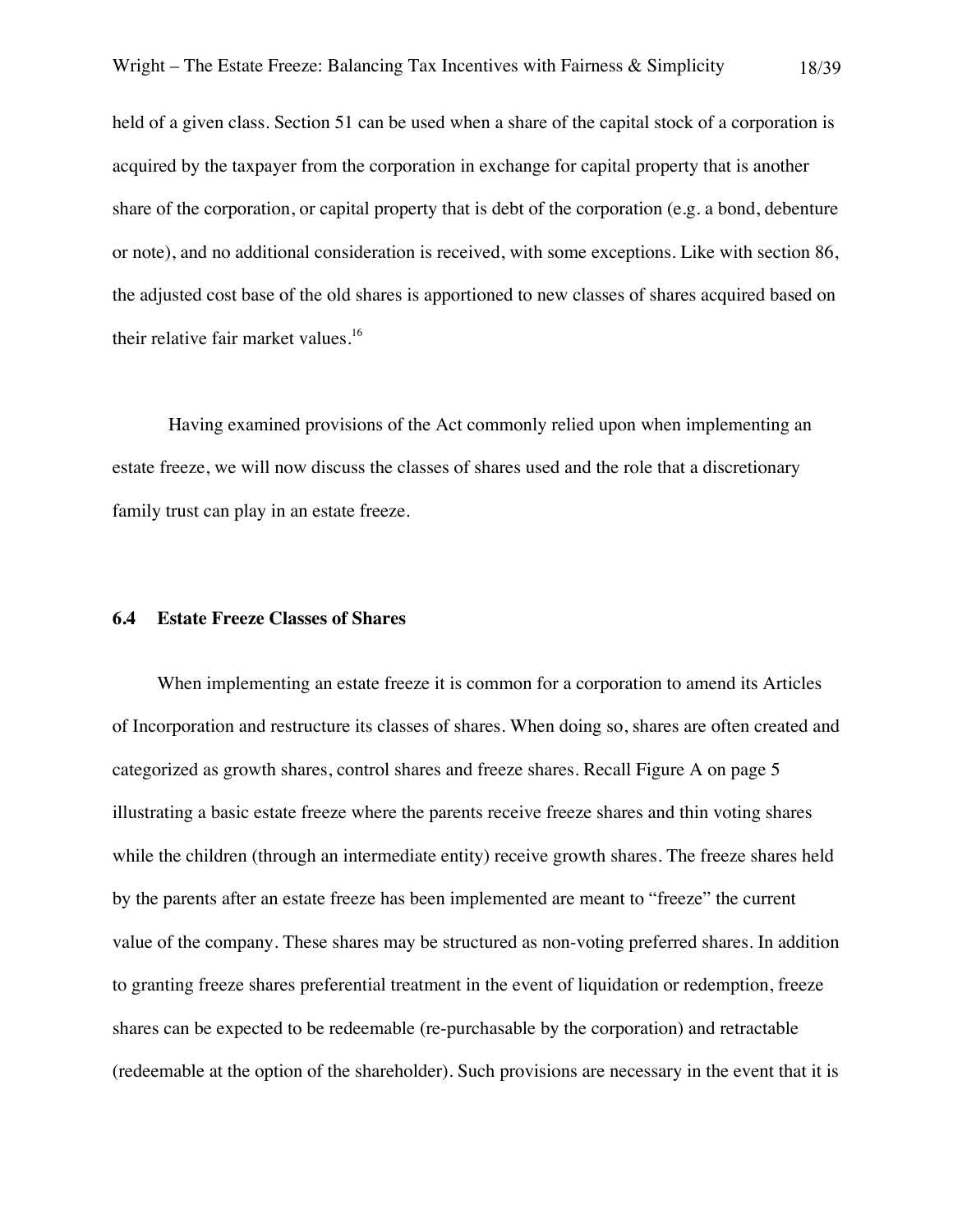desirable for the estate freeze to be altered or unwound. Freeze shares will usually also include a price adjustment clause where there has been an elected amount in relation to a transfer of property including shares. This clause will adjust the elected price in the event that the CRA or a Court finds that a different value should have been used. A non-impairment clause may also be added stating that no dividends will be declared if doing so will impact on the ability to retract the shares. Finally, the shares will include voting and dividend provisions as desired.<sup>17</sup>

While the freeze shares may include voting rights, a more flexible arrangement is to separate voting rights and corresponding corporate control from the freeze shares, sequestering them into a separate class of shares also owned by the parents that may be referred to as "thin voting shares." Thin voting shares hold the right to vote. They may also be redeemable and retractable for a nominal amount to allow for the amendment or dissolution of the estate freeze and are generally not entitled to dividends. Thin voting shares allow for the redemption of freeze shares prior to death without impacting control. They also facilitate the change of control of the corporation without affecting the freeze shares. $18$ 

Lastly, the growth shares, issued to the children, are meant to realize the future growth of the company after the date of the estate freeze. Because the freeze shares would be structured to reflect the existing value of the business, the growth shares would likely be issued at a nominal price. The shares may or may not have voting rights, depending on whether the parents want to retain control and whether thin voting shares are used. They would usually be eligible to receive dividends subject to the payment of any obligations to the freeze shares. The shares may also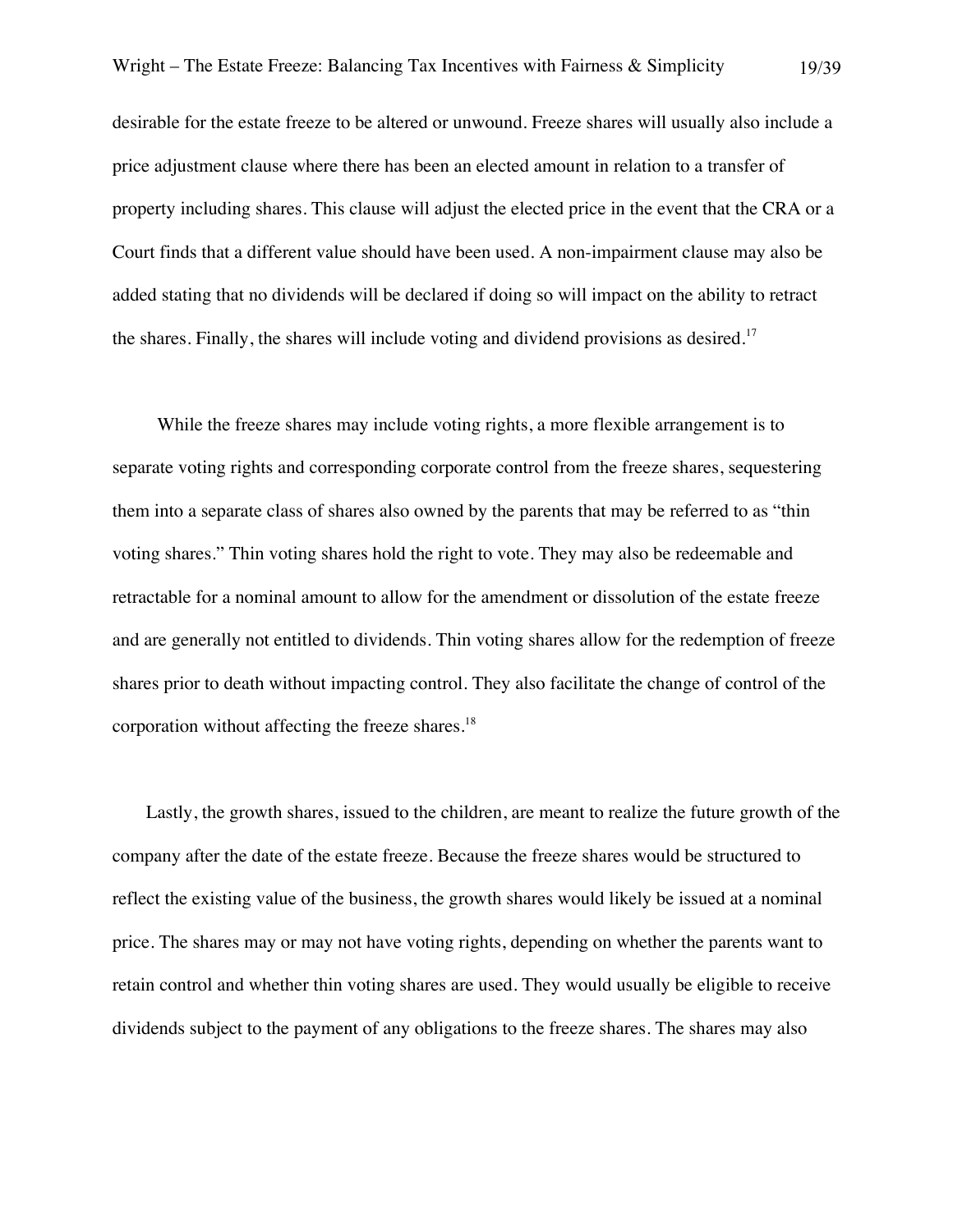#### **6.5 Discretionary Family Trust**

A trust is "[a]n arrangement under which money or other property is held by one person… for the benefit of another person or persons."<sup>20</sup> As shown in Figure A Basic Estate Freeze on page 5, using a discretionary family trust to hold the growth shares with the children as the beneficiaries of the trust has been a commonly used estate freeze structure. While the proposed amendments to the Act relating to the lifetime capital gains exemption, discussed in section 9 of this paper, may materially reduce this practice, there are a number of reasons why a discretionary family trust has been, and in certain situations will continue to be, a useful planning tool.

Trusts are used for both estate planning and tax reasons. The use of a trust with powers granted to the trustees to disburse funds to the trust's beneficiaries at the trustees' discretion (a "discretionary trust") in an estate freeze allows the parents to transfer assets for the benefit of the children while retaining some control over the assets including the ability to later decide in what proportions shares in the business will be distributed. In contrast, if growth shares are issued directly to the beneficiaries, the parents will have to decide the proportion of shares to issue to each child at the time of issuance. Tax reasons for using a trust include the reduction of capital gains tax and income splitting. Assets can flow through a trust retaining their tax character and be taxed at the income tax bracket of the beneficiary. Consequently, it has been possible to structure a discretionary family trust to multiply the lifetime capital gains exemption by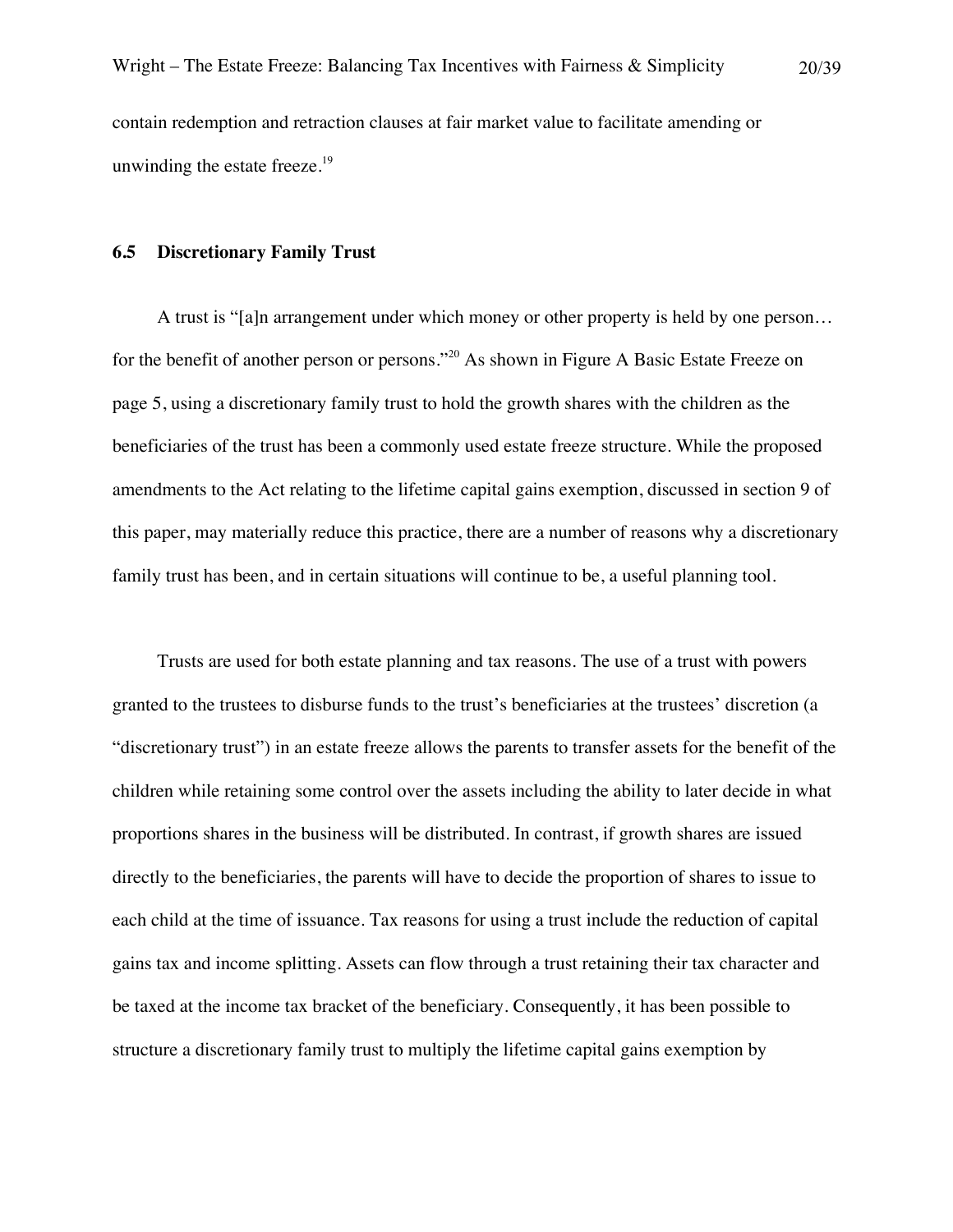There are some important considerations when contemplating the use of a trust. One of them is the 21-year deemed disposition rule found in section 104 of the Act. The rule states that 21 years after the date on which the trust was created, and every 21 years thereafter, certain assets in the trust will be deemed to have been disposed of for tax purposes. This provision is meant to prevent an indefinite deferral of tax on trust assets. Another important provision is section 75(2) of the Act. It is an anti-avoidance clause that, in certain situations, will attribute the property contributed to a trust (and the resulting tax implications) back to the settler where the settler retains certain powers over that property and income or loss is attributed to the person on the property. $21$ 

Which elements used when implementing an estate freeze will depend on the particulars of the family and business. These pieces (and many others outside of the scope of this paper) can be put together in a wide variety of ways to create a wide variety of estate freeze structures. The following section will examine several of the more common estate freeze structures and the circumstances in which they are used.

## **7. Types of Estate Freezes**

The internal freeze, asset freeze and holding company freeze are variations of the estate freeze that are used in different situations. While there are also a wide variety of other estate freeze structures, in this section we will discuss only these three commonly used versions. An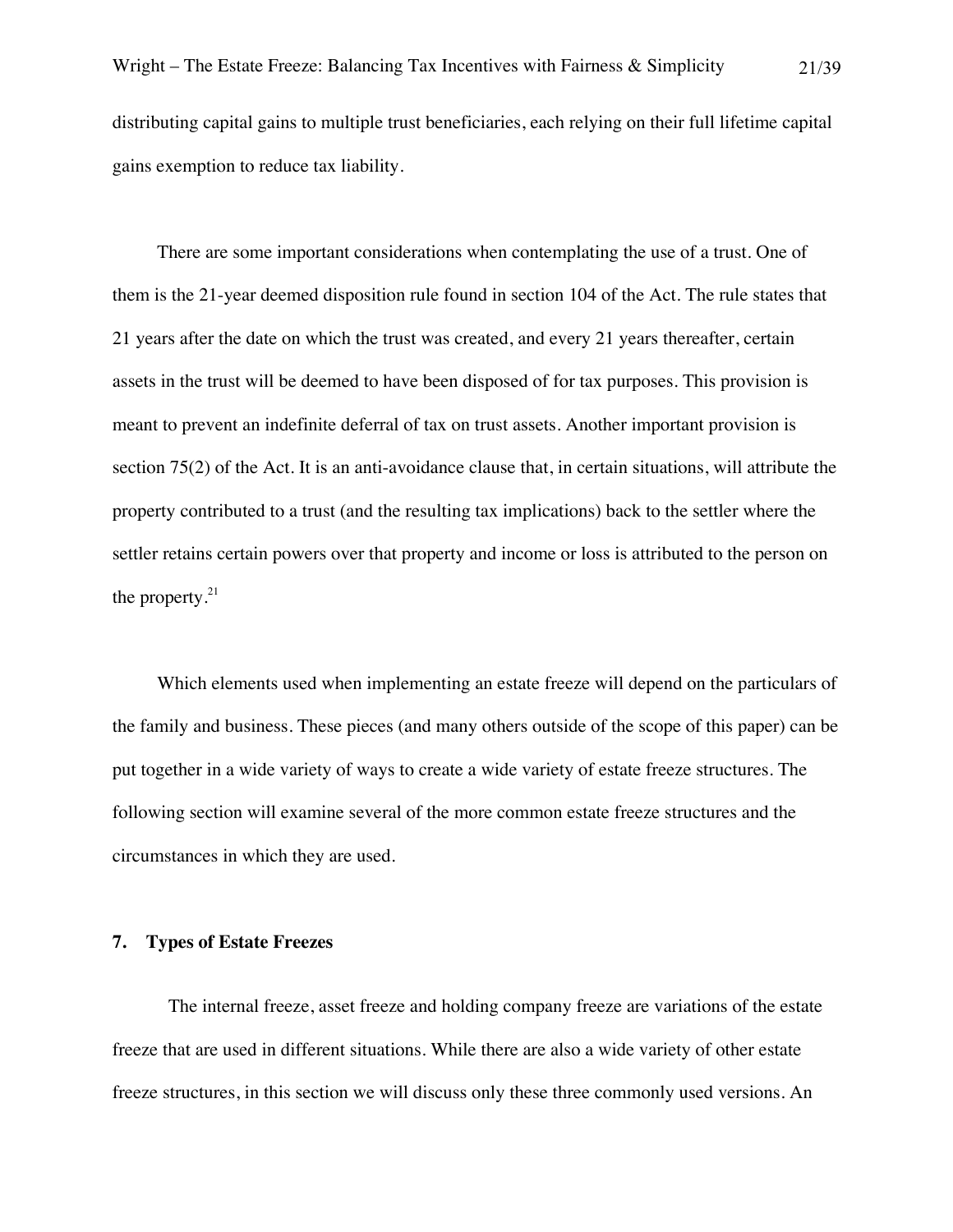internal freeze is a comparatively simple variation that only involves restructuring an existing corporation to have freeze shares, with thin voting share if desired, and growth shares. The freeze shares can be issued directly to the parents and the equity/growth shares can be issued directly to the children. An internal freeze, by definition, does not require the introduction of a new corporation, instead, the existing corporation's shares are restructured, usually relying on section 86 of the Act. An example of an internal freeze is as shown below in Figure B.

#### **Fig. B Internal Estate Freeze**



An asset freeze is an estate freeze carried out when the assets are not already held by the corporation. Asset freezes consequently generally rely on section 85 of the Act. An example is illustrated below in Figure C.



#### **Fig. C Asset Estate Freeze**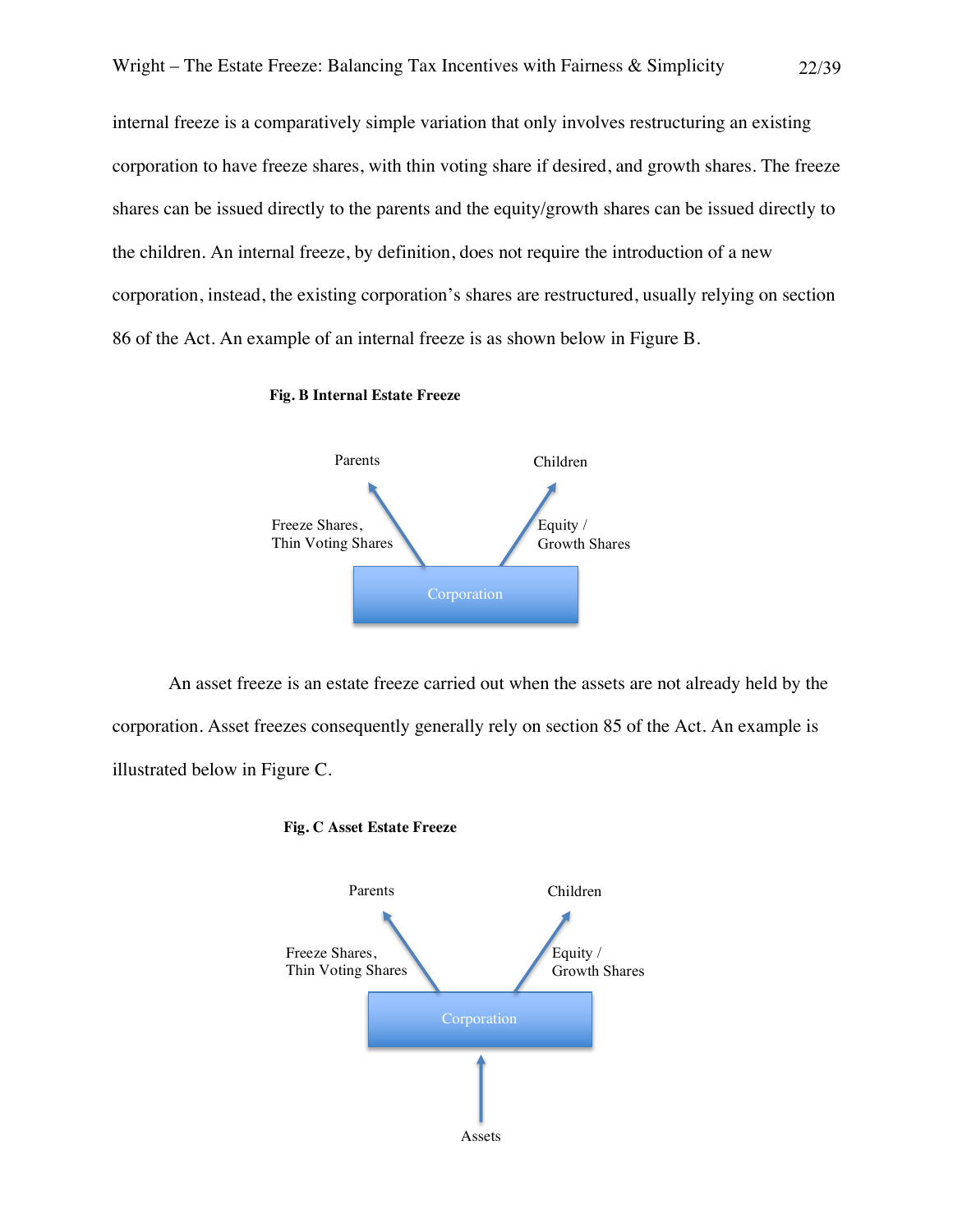An asset freeze is often used when business assets are held under a sole proprietorship which can include real estate and portfolio investments like stocks, bonds and mutual funds. An asset freeze is carried out by setting up a new corporation and issuing growth/equity shares to the children. The parents then transfer the assets to the corporation on a tax deferred basis under section 85(1) in exchange for the freeze and/or thin voting shares. Additional non-share consideration such as a promissory note may also be provided to the parents.<sup>22</sup>

Lastly, a holding company freeze is an alternative to an internal freeze where the freeze shares are transferred to a holding company instead of the parents directly. This will usually also rely on section 85. An example with a feature to address the parent's ability to use the lifetime capital gains exemption (as discussed below) is illustrated as follows in Figure D.



**Fig. D Holding Company Estate Freeze**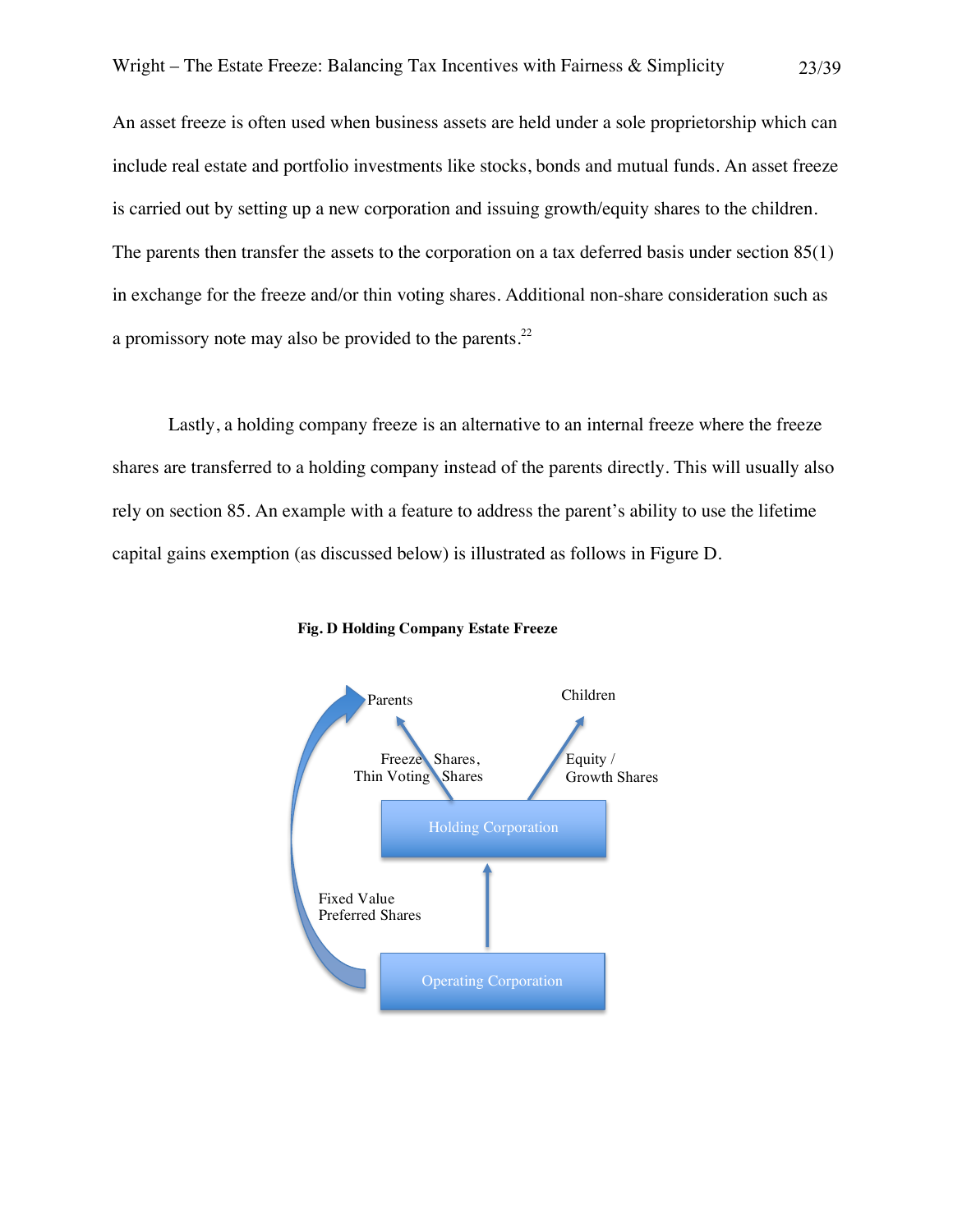A holding company estate freeze is usually carried out by setting up a holding corporation and issuing common shares in it to the children. The parents then transfer the operating corporation shares to the holding corporation relying on section 85(1) of the Act, receiving in return freeze shares and thin voting shares if desired. A holding company can be used to hold assets and/or pool retained earnings to protect them against creditors and liabilities of the operating company. Furthermore, intercorporate dividends between a Canadian parent and its wholly owned subsidiary are generally deductible under section 112 of the Act. Consequently, an operating and holding corporation structure can be implemented without adverse tax consequences. This protects surplus retained earnings and other assets from operating company creditors and liabilities.

A potential issue with a holding corporate estate freeze as described, where the holding corporation is used to store accumulated assets, is that the shares of the operating company will not be shares of a "qualified small business corporation" because they are owned by a corporation rather than individuals. This means that they will not be eligible for the lifetime capital gains exemption as defined under section 110.6 of the Act. While shares in the holding corporation may qualify at the beginning, if the holding corporation is used to hold surplus assets it may quickly run afoul of the requirement that the corporation's assets be used principally in an active business carried on primarily in Canada. A method to preserve the parent's ability to make use of the lifetime capital gains exemption on a future sale of the operating corporation is for the operating corporation to declare a stock dividend of preferred shares prior to the freeze to the parents, redeemable for the amount of the remaining lifetime capital gains exemption. So long as the common shares that the dividend was declared upon were qualified small business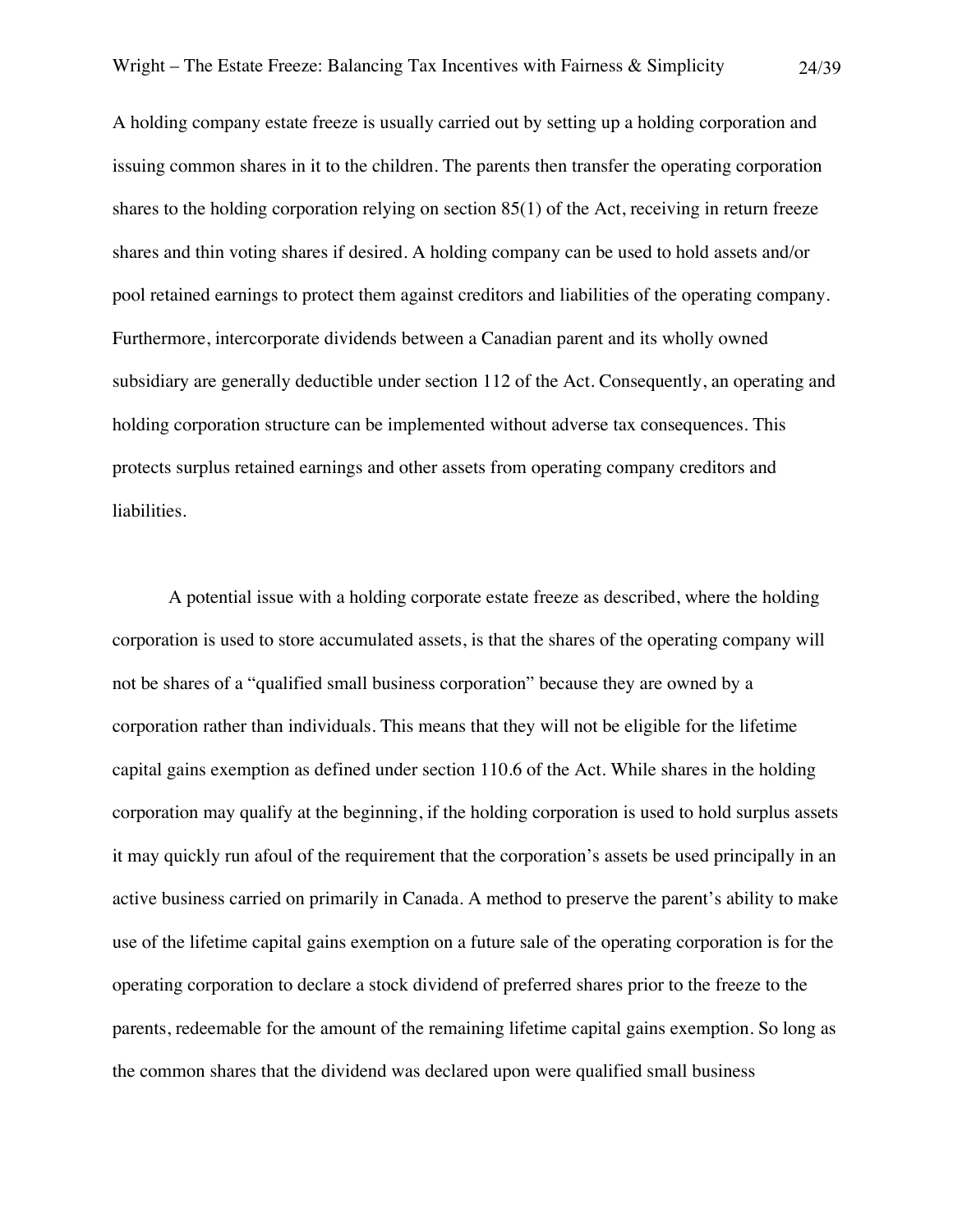corporation shares at the time the dividend was issued, so to should the issued preferred shares. Likewise, a secondary freeze could be carried out to freeze the common shareholding of the holding corporation in the operating corporation, allowing the children to subscribe for common shares for the operating corporation directly with different post-freeze common shares issued to the holding corporation. This can allow future retained earnings to be removed from the holding corporation on an ongoing basis, the children holding shares directly in the operating corporation and the children's use of the lifetime capital gains exemption with respect to the operating corporation shares. 23

Two potential traps that should be considered when implementing a holding company estate freeze are sections 55(2) and 84.1 of the Act. Section 55(2) is an is an anti-avoidance provision designed to prevent certain capital gains stripping — the removal of capital gains from a corporation on a tax-free/preferred basis. With exceptions, it can apply when a series of events or transactions create a significant reduction in a capital gain that would otherwise be realized on the fair market value disposition of a share. If the section applies it deems the dividend to be proceeds of a disposition or a gain.

Section 84.1 is another anti-avoidance clause aimed at restricting the tax-free removal of surplus from a corporation in non-arm's length transactions. It can deem that a dividend has been paid equal to the value that non-share consideration received exceeds the greater of paid-up capital and the hard-adjusted cost base of the transferred shares. While a detailed explanation of these anti-avoidance provisions is outside of the scope of this paper, they must be considered when implementing a holding corporation estate freeze. They also act as examples of the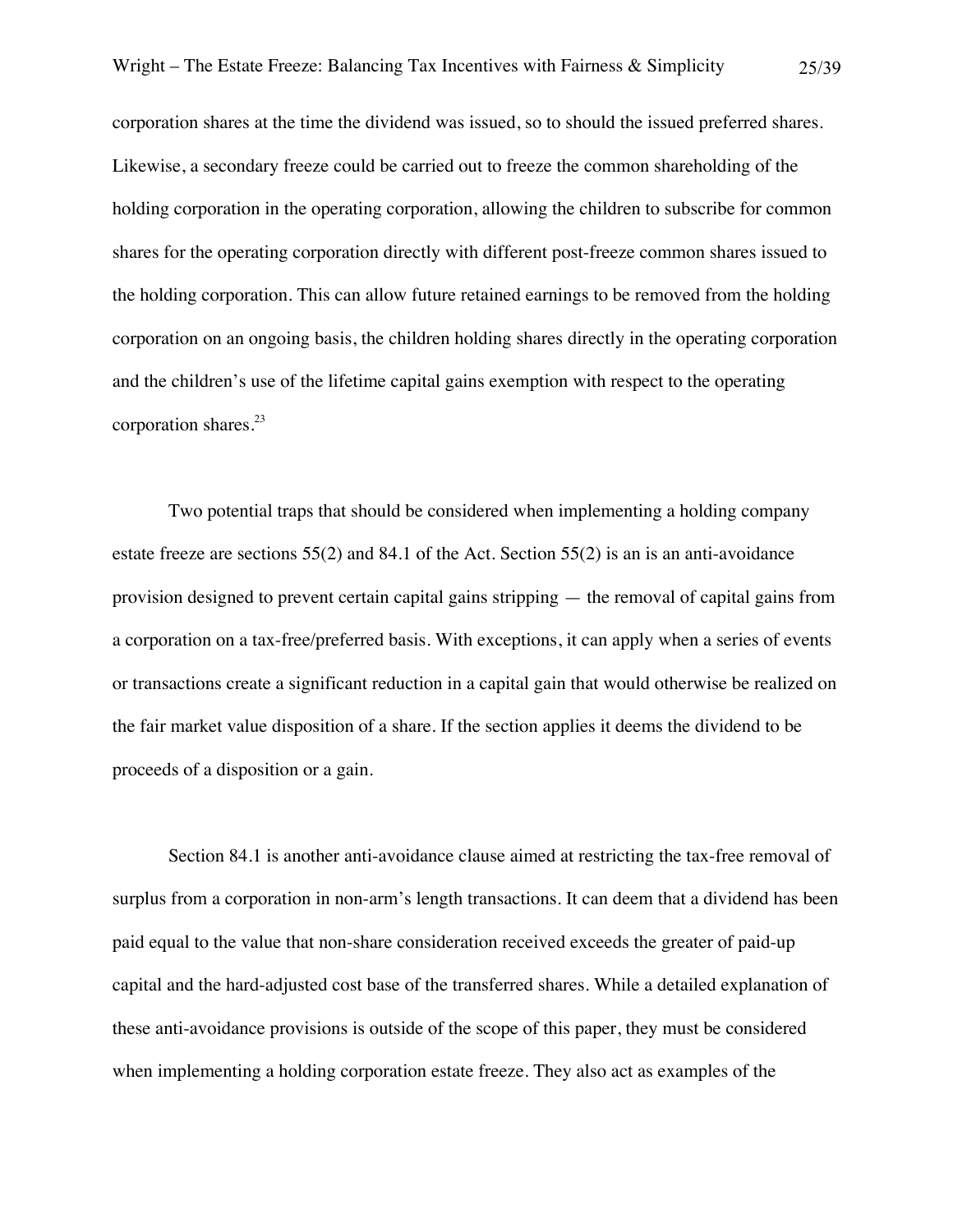legislature engaged in imposing limitations on what tax avoidance practices are and are not permitted. <sup>24</sup>

Even with the best planning, things can change and unexpected events can occur. It is important when planning an estate freeze to allow for altering the freeze structure to address changing circumstances. The next section will examine some of common ways in which an estate freeze may be altered should things not go as planned.

## **8. Altering an Estate Freeze**

Changes to an estate freeze may be desired for a variety of reasons such as changing financial needs of the parents or family or marital circumstances. While there are many ways that an estate freeze can be altered (and re-implemented), three common ways that we will review are the melt, thaw and refreeze. In the context of the estate freeze, 'melt' is a term used to describe steps to allow the parents to access some of the appreciation of the corporation without affecting the structure of the estate freeze. A melt can be done in a variety of ways including by salary or bonus, dividend, management fee, share redemption and interest on notes taken back as part of the freeze. It is important to ensure, however, that the corporation will be able to deduct the payment to the parents. Notably, section  $18(1)(a)$  of the Act limits deductions to amounts made or incurred for the purposes of gaining or producing income for the business or property. Section 67 of the Act limits deductions to amounts "reasonable in the circumstances." These considerations could cause concern where the parents are not active in the business and the payout is particularly large. Additionally, there may be taxes resulting from the transfer which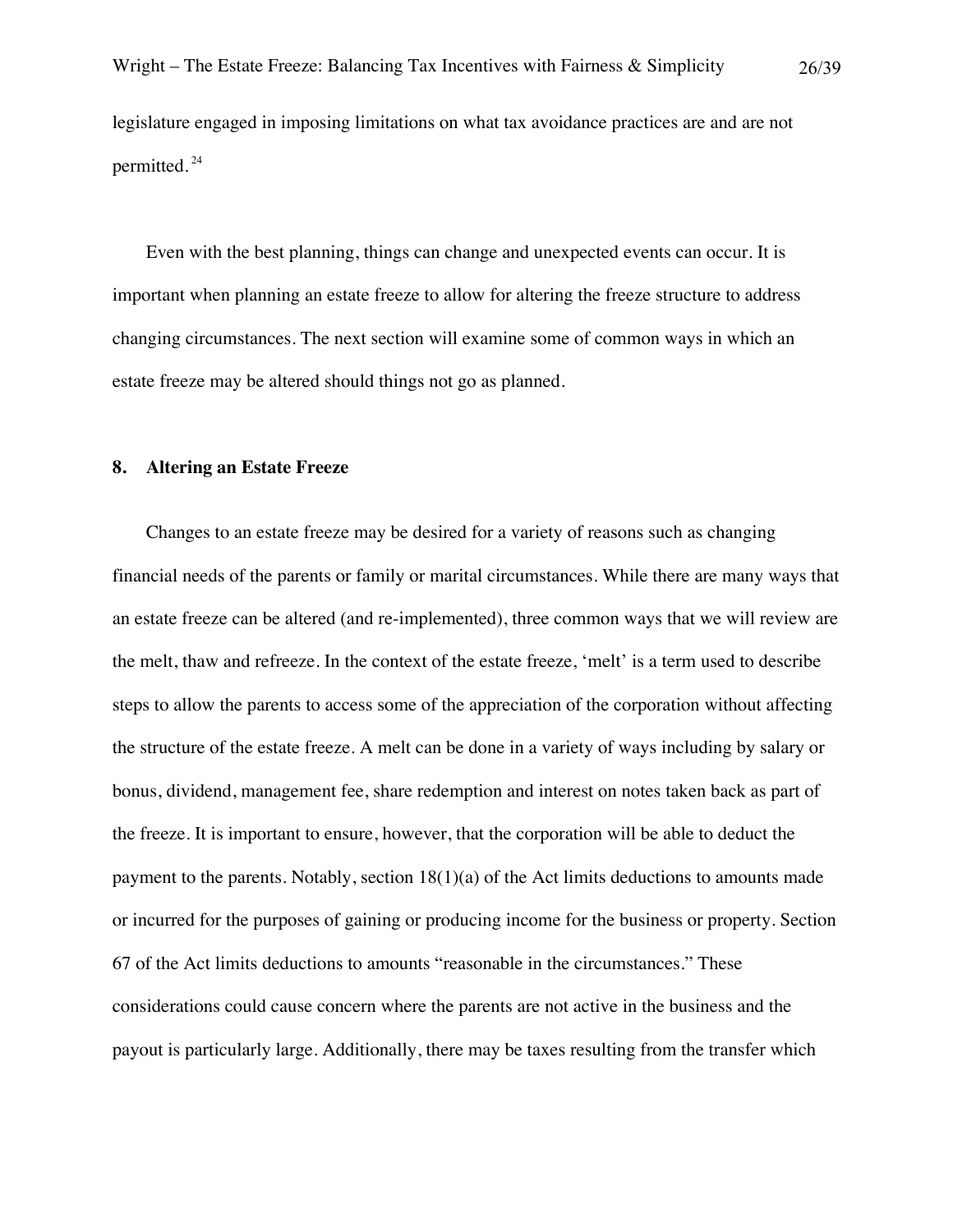must also be considered. Share redemptions, for example, can trigger deemed dividends and capital gains taxes.<sup>25</sup>

In the context of an estate freeze, 'thaw' refers to the dissolution of the effects of an estate freeze. It can be carried out by way of the reacquisition of growth shares, conversion of freeze shares into common shares, or the use of a trust. The parents' reacquisition of the growth shares that were issued to the children during the estate freeze is an obvious way of undoing the freeze. Because the non-arm's length transfer will have to take place at fair market value, pursuant to section 69 of the Act, immediate capital gains tax will apply on the difference (if any) between the adjusted cost base of the shares and their fair market value. Because it can be difficult to value shares in a private corporation, the services of a professional business valuator and the use of a price adjustment clause are recommended. The conversion of the freeze shares into common shares is another possible approach to a thaw. This should not be a problem if the freeze shares were given a conversion right when issued. If they were not, however, it must be considered whether the attachment of such a conversion right constitutes a disposition and subsequent shareholder benefit under section 15(1) of the Act, which would be added to the computation of the parents' income for the year. Lastly, another way to thaw an estate freeze is to settle the growth shares into a discretionary family trust (often referred to as a "gel") with careful attention to ensure that the attribution rules found in sections 74.3 and 75(2) and section 107(4.1) do not apply. 26

An estate freeze is implemented on the assumption that the value of the business (and growth shares) will go up. Should this not prove to be true and the business depreciate in value, it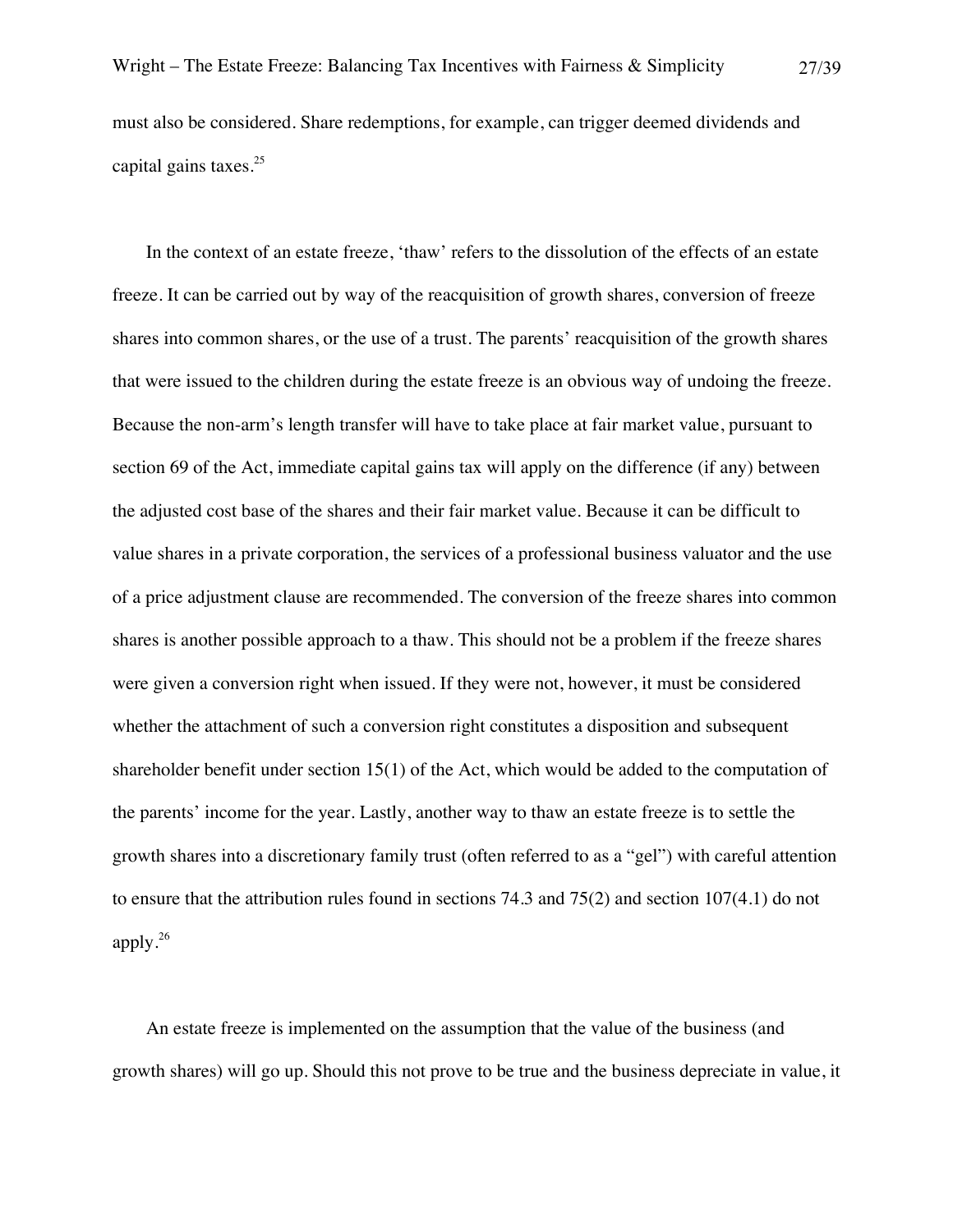may be desirable to carry out an estate 'refreeze' to reflect the new lower value of the business. This can be carried out by reorganizing the corporation so that the existing freeze shares are exchanged for new freeze shares reflecting the new lower value of the corporation. New growth shares can be given to the children or trust. Depending on the particulars of the initial structure consent of all parties may be required. Implementing a refreeze when the value of the business has declined can reduce taxes paid on the freeze shares at the time of death, free up capacity to pay dividends to the growth shares by reducing obligations to freeze shares and can reset the 21 year clock for deemed disposition of a trust when a new trust is created to hold newly issued growth shares.<sup>27</sup> The CRA has stated that generally an estate refreeze will not be considered to confer a shareholder benefit on the common shareholders so long as the reduction in fair market value of the freeze shares is not as a result of the stripping of corporate assets and the fair market value of the new preferred shares correspond to the fair market value of the preferred shares covered by the refreeze.<sup>28</sup>

As we have discussed, the estate freeze is a flexible structure that can be tailored to a variety of circumstances to impart numerous estate planning and tax benefits to family business owners. Recent political debate over the appropriateness of private company tax structures like those used in an estate freeze has resulted in proposals that will have a material impact on tax and estate planning for private companies.

#### **9. Proposed Tax Fairness Reforms**

A consultation paper and draft legislation were released on July 18, 2017 by the Minister of Finance, Bill Morneau, to "improve the fairness of Canada's tax system by closing tax loopholes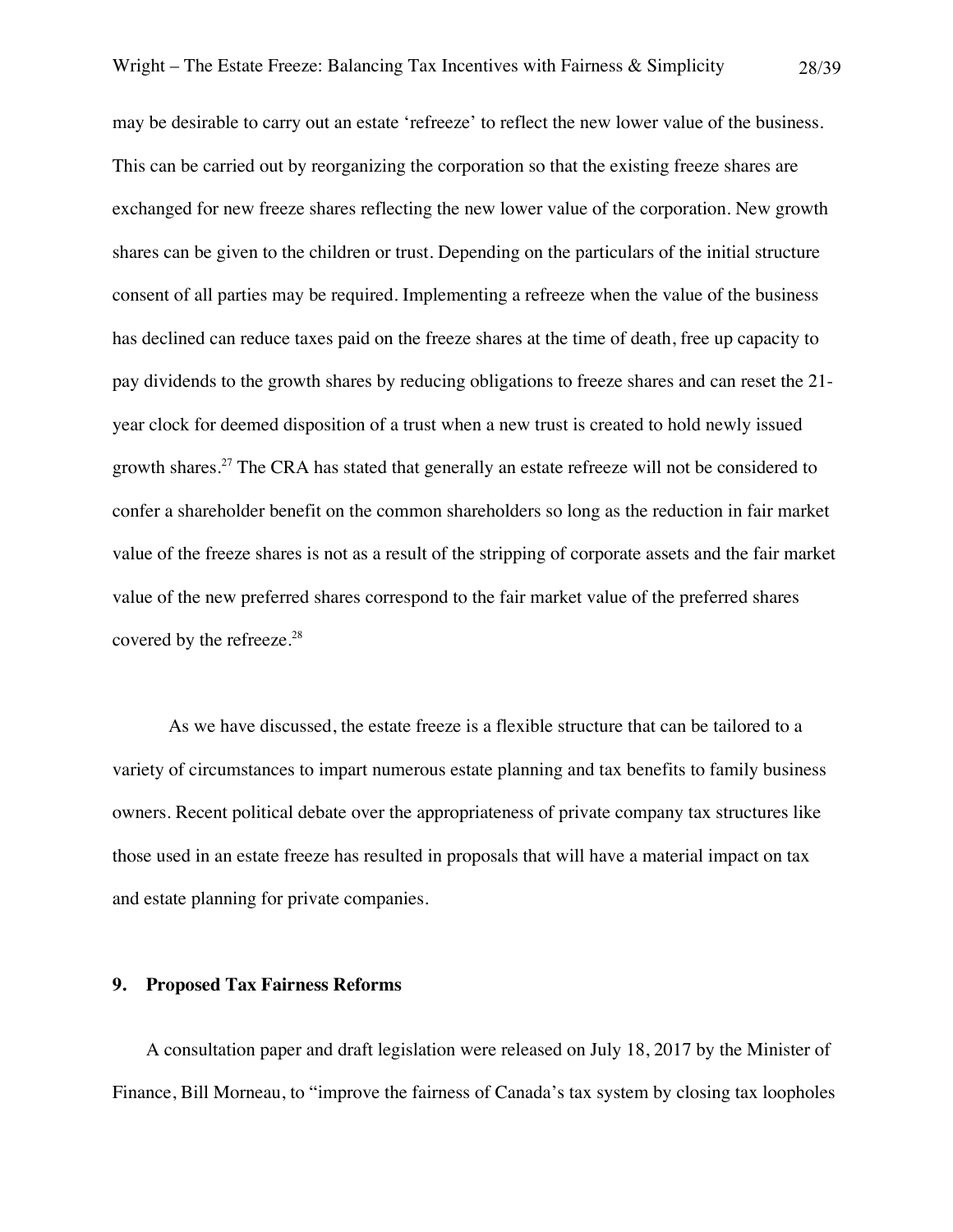and amending existing rules to ensure that the richest Canadians pay their fair share of taxes and that people in similar circumstances pay similar amounts of tax." <sup>29</sup> If implemented, the proposed changes will place new restrictions on income splitting / tax on split income ("TOSI"), lifetime capital gains exemption, passive investment income and converting income to capital gains. The proposal would materially impact private company estate and tax planning and estate freeze structures.

The proposed changes specifically seek to place further limits on income splitting by amending the TOSI rules. Currently, the aforementioned "kiddie tax" precludes any tax benefit from income splitting with those under the age of 18. The new rules create a distinction between people between the ages of 18 and 24 and then those 25 or older. They implement a reasonableness test for "adult specified individuals" receiving split income, which varies depending on the age category of the individual, to assess his or her contribution to the business. The test seeks to determine if the labour and/or capital contributed justifies the payment and whether the individual should be taxed at his or her normal tax rate or the highest possible tax rate. The proposal also makes a number of additional minor changes relating to TOSI. $^{30}$ 

The proposed changes also seek to put an end to the practice of multiplying the lifetime capital gains exemption by distributing capital gains to each family member so that each can rely upon his or her respective exemption. The proposal would exclude calculation of the lifetime capital gains exemption: i) on any gains realized or accrued before the taxpayer turns 18 years old; ii) to the extent to which a capital gain from the disposition of property is included in an individual's split income; and, iii) with exemptions for certain spousal or common-law partner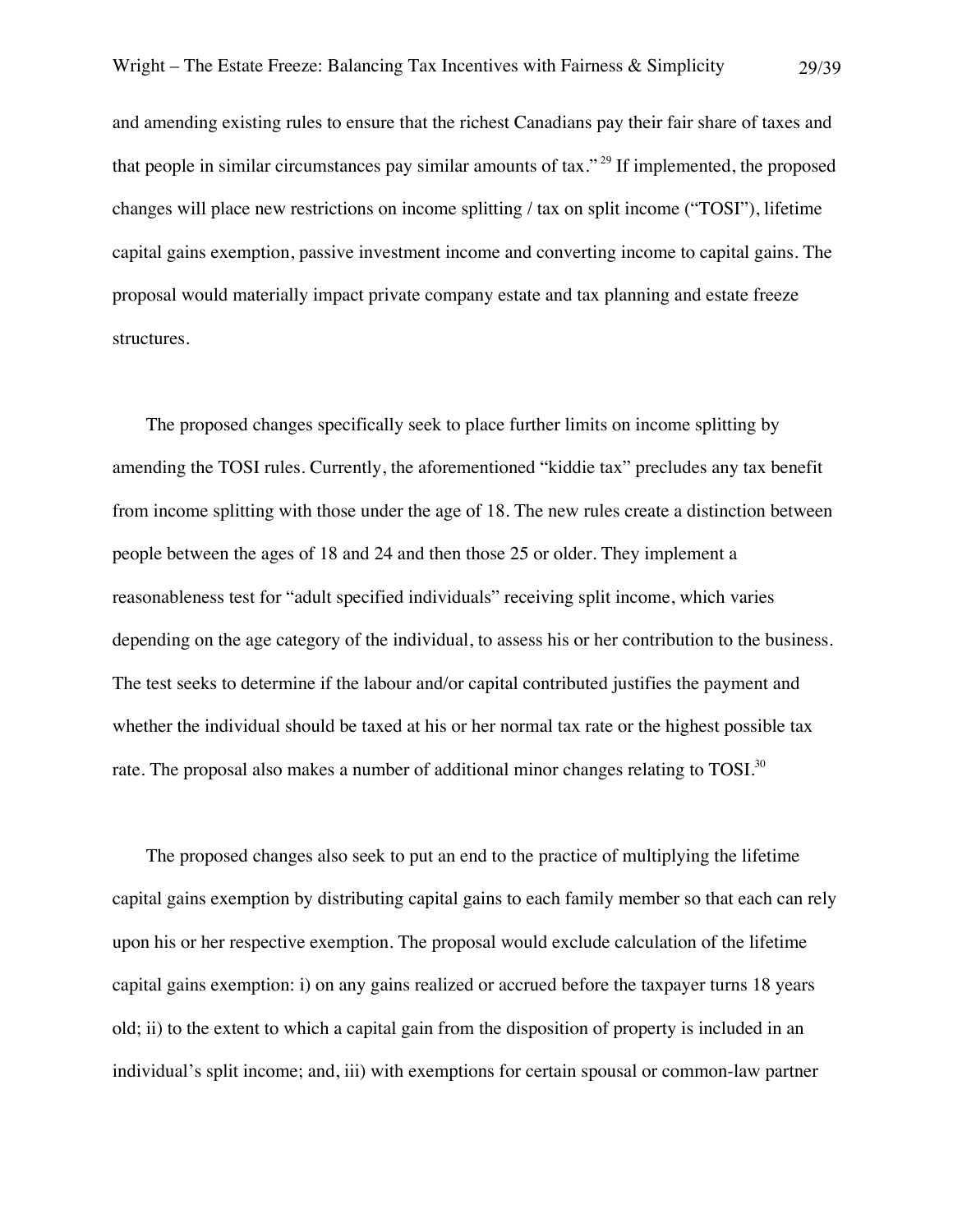trusts, alter ego trusts and certain employee share ownership trusts, on gains accrued during the time that the property was held by a trust.<sup>31</sup> These changes to the applicability of the lifetime capital gains exemption will fundamentally alter tax planning considerations when implementing an estate freeze and will likely mean that the use of a family trust (as illustrated on page 5 in Fig. A) will no longer be desirable in many instances.

A common current practice is the retention of assets in a corporation for passive investment. Because the small business corporate tax rate is comparatively low, it can be advantageous to have a corporation invest surplus assets rather than paying it out to a shareholder as salary or a dividend for investment. This is so because the deferral of tax allows for a larger up-front investment amount. The government is currently engaged in public consultation on how best to eliminate the benefits from leaving assets in a private corporation for passive investment.

Finally, the proposal seeks to amend section 84.1 of the Act to prevent individuals from using non-arm's length 'step-up' transactions to increase the cost base of shares of a corporation in order to avoid the application of section 84.1 in a subsequent transaction, which, can in effect, convert what would otherwise be income into a tax preferred capital gain. $32$ 

While the particulars of an estate freeze will depend on the particulars of the family and business, these changes, if implemented, will in many instances, lessen the income splitting advantages of an estate freeze and the desirability of holding corporate shares in a trust with family members as beneficiaries.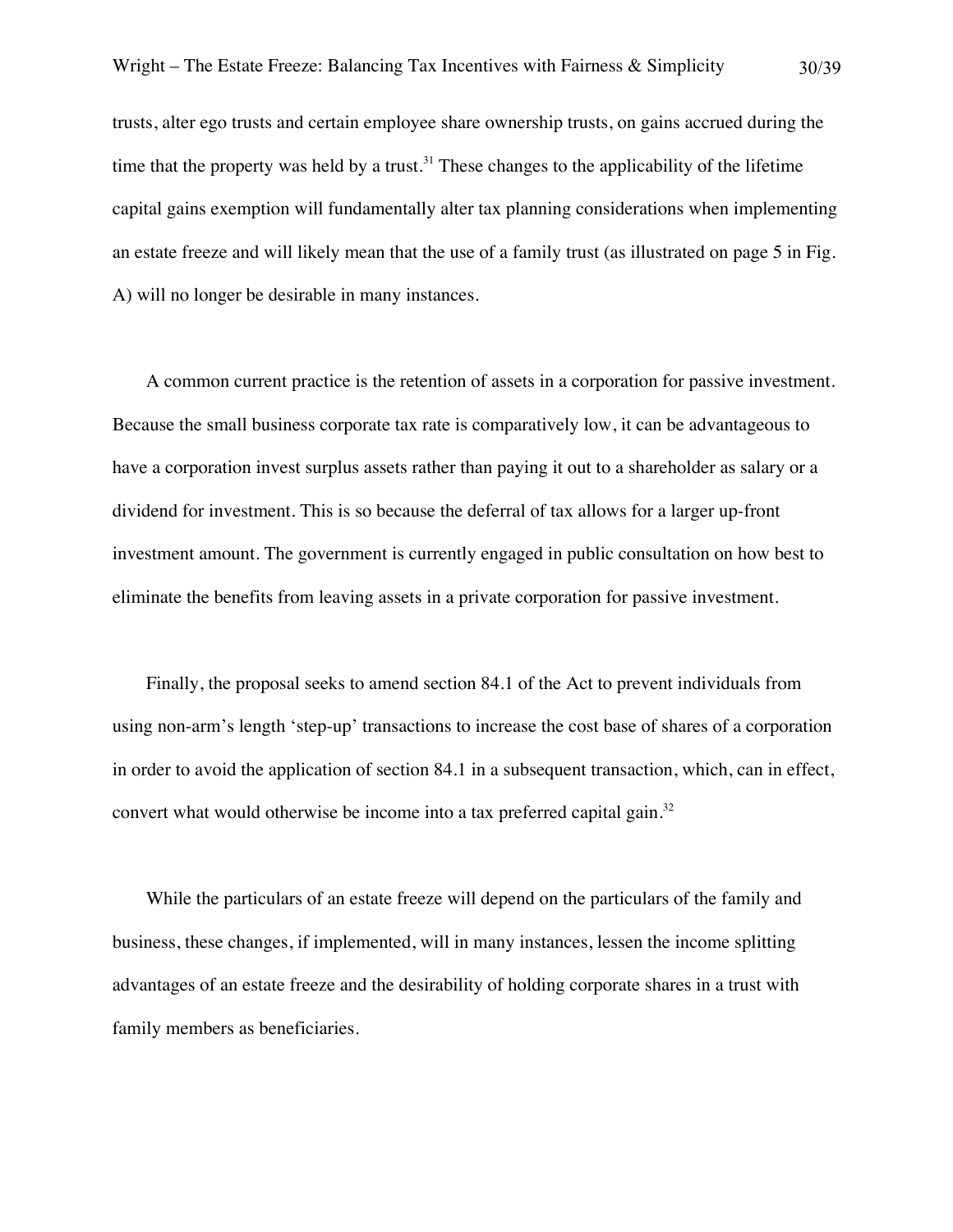## **10. Balancing Tax Incentives**

Minister Morneau's proposed legislative amendments are a continuation of the ongoing balancing of competing tax principles. Morneau justifies the proposed amendments by stating:

"I am proud to say that our Government has provided a middle-class tax cut that has benefited nearly 9 million Canadians and targeted the Canada Child Benefit to families who need it most. Canada also has a highly competitive corporate tax system, one of the most competitive among the G7 and the Organisation for Economic Co-operation and Development. The vast majority of Canadians work hard and pay their fair share of taxes on time, but when some are not paying their fair share, this leaves less money for health care, housing, child benefits, and other essential services and programs. And I will make every effort to ensure that our tax system continues to support our vision of a fair and prosperous Canada."33

While the statement is simplistic in its characterization of the changes, the underlying message is that prohibiting more sophisticated tax planning in favour of direct tax cuts promotes tax fairness by ensuring that taxpayers pay a rate of tax that is not dependent on whether they have the means or sophistication to set up a complicated business structure for tax avoidance purposes.

In response to Minister Morneau's proposals there has been significant alarm and concern expressed by members of the business community. Such objections include the assertions that the changes will in fact make the tax regime more complex due to the additional anti-avoidance provisions,<sup>34</sup> will hurt small business and potentially the Canadian economy,<sup>35</sup> are an attack on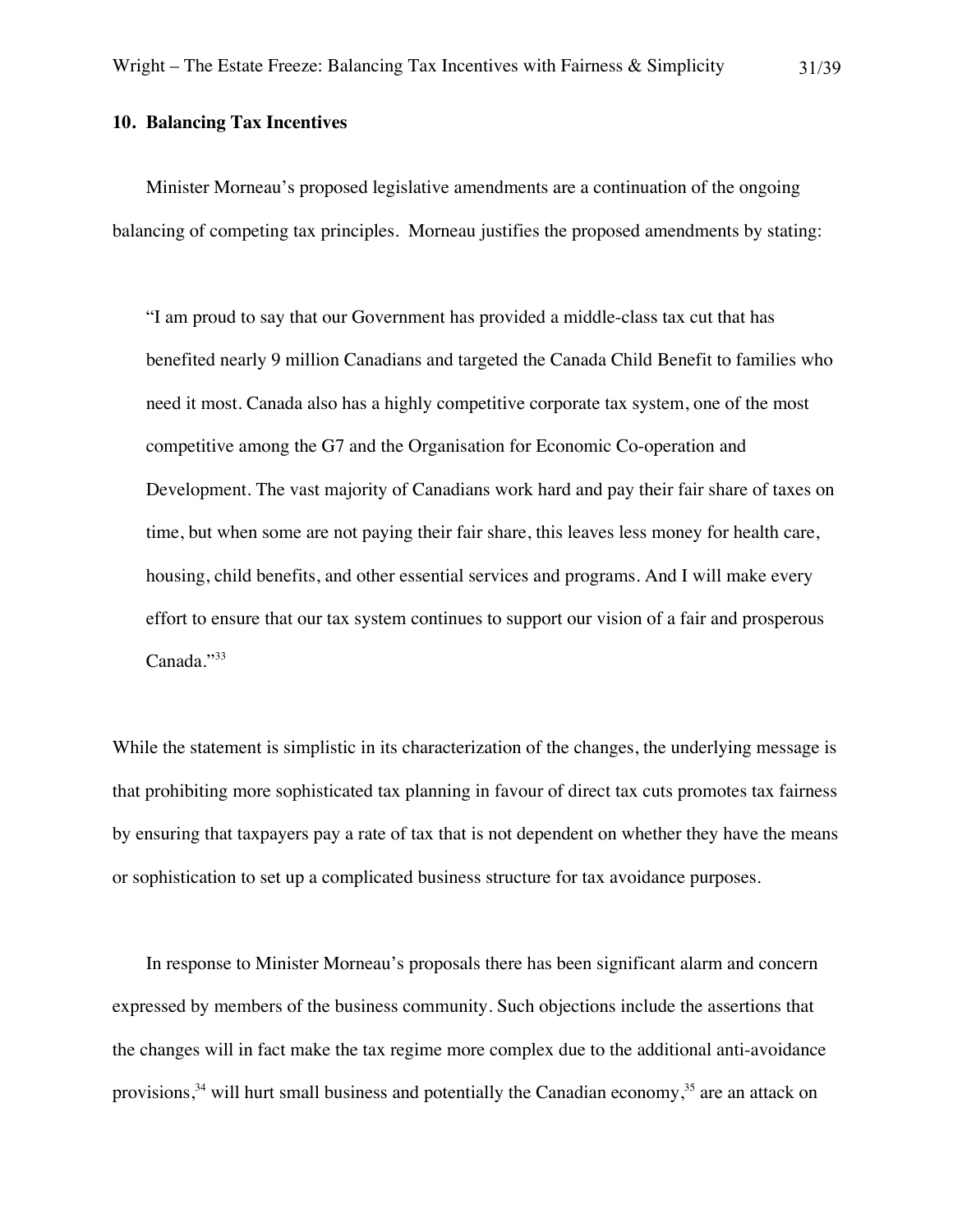business that disregards the risks that business people take,<sup>36</sup> and that the proposal has already thrown the Canadian private business owner tax system into turmoil and could result in a 93% tax rate on private corporations.<sup>37</sup> Though some of the points are alarmist, these objections do illustrate very real concerns about the impact of making significant tax changes that remove tax benefits that act as incentive for small business owners to engage in high risk activities that are of great benefit to the country and economy. The importance of small business and entrepreneurs to the economy is widely acknowledged including by the government of Canada.

Government statistics tell us that small businesses (as defined as businesses with fewer than 50 employees) are responsible for 30% of Canada's gross domestic product, that 97.9% of business in Canada are small businesses, that small businesses employ 70.5% of people employed in the private sector, and that 87.7% of net new job creation between 2005 and 2015 was from small businesses (all defined as businesses with fewer than 100 employees). Small business is not only essential for employment, it is responsible for a significant amount of the country's innovation, which can both improve the country's standard of living and keep the Canadian economy competitive in the international marketplace. For example, between 2011 and 2013 small business generated 27% of spending on research and development. A 2014 survey indicates that  $41.7\%$  of small businesses have implemented at least one type of innovation.<sup>38</sup> It should also be noted that medium and large businesses usually started off as small ones.

Clearly, there are important public policy reasons to support and incentivize the creation, growth and prosperity of small business. That said, however, there are a variety of different incentives for small business, in the Act and otherwise, and other principles must also be taken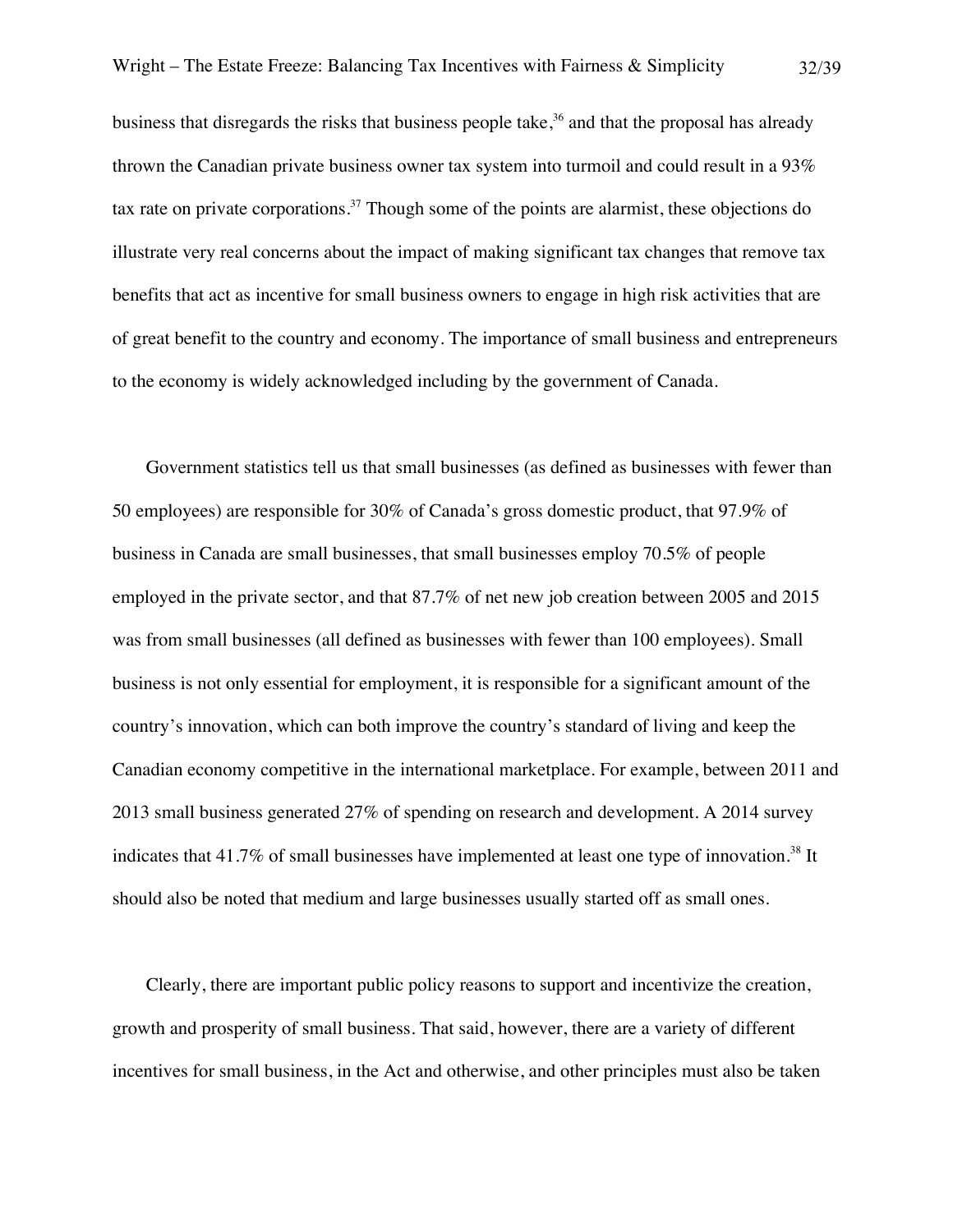into account when creating or reforming government policy. The proposed legislative changes, the response from members of the business community and the government request for additional input are examples of an ongoing discussion over how best to structure the tax system in light of competing considerations. As discussed at the beginning of this paper, the estate freeze is an example of one of a planning structure that was never explicitly legislated. Rather, established tax and estate planning practices have developed over time in response to what legislation and case law permit. Though there is no doubt that the current common practice use of corporations and trusts in business structures is beneficial for many small business owners and entrepreneurs and no doubt consequently acts as an incentive for small business, such organic development means that such incentives are only available to those who engage in complicated and costly tax planning exercises. Furthermore, what should be irrelevant factors like whether or not a business owner has a spouse, relatives or children to income split with or distribute capital gains to, currently impacts total tax paid by a business owner. Minister Morneau is therefore right to advance changes that will reduce the prevalence of complicated structures and allow for direct incentives to small businesses like adjusting the small business corporate tax rate. Increased tax neutrality with regard to business structuring will continue to allow for beneficial estate planning while treating small businesses in an equitable manner. As pointed out by members of the business community, the proposed changes may not be perfect, will surely add additional text to the act, and will cause a temporary stir as adjustments to existing structures are made. But the longer-term policy rationale behind the proposed changes is sound. Tax fairness, neutrality and simplicity are all advanced with ample opportunity to provide additional incentives directly.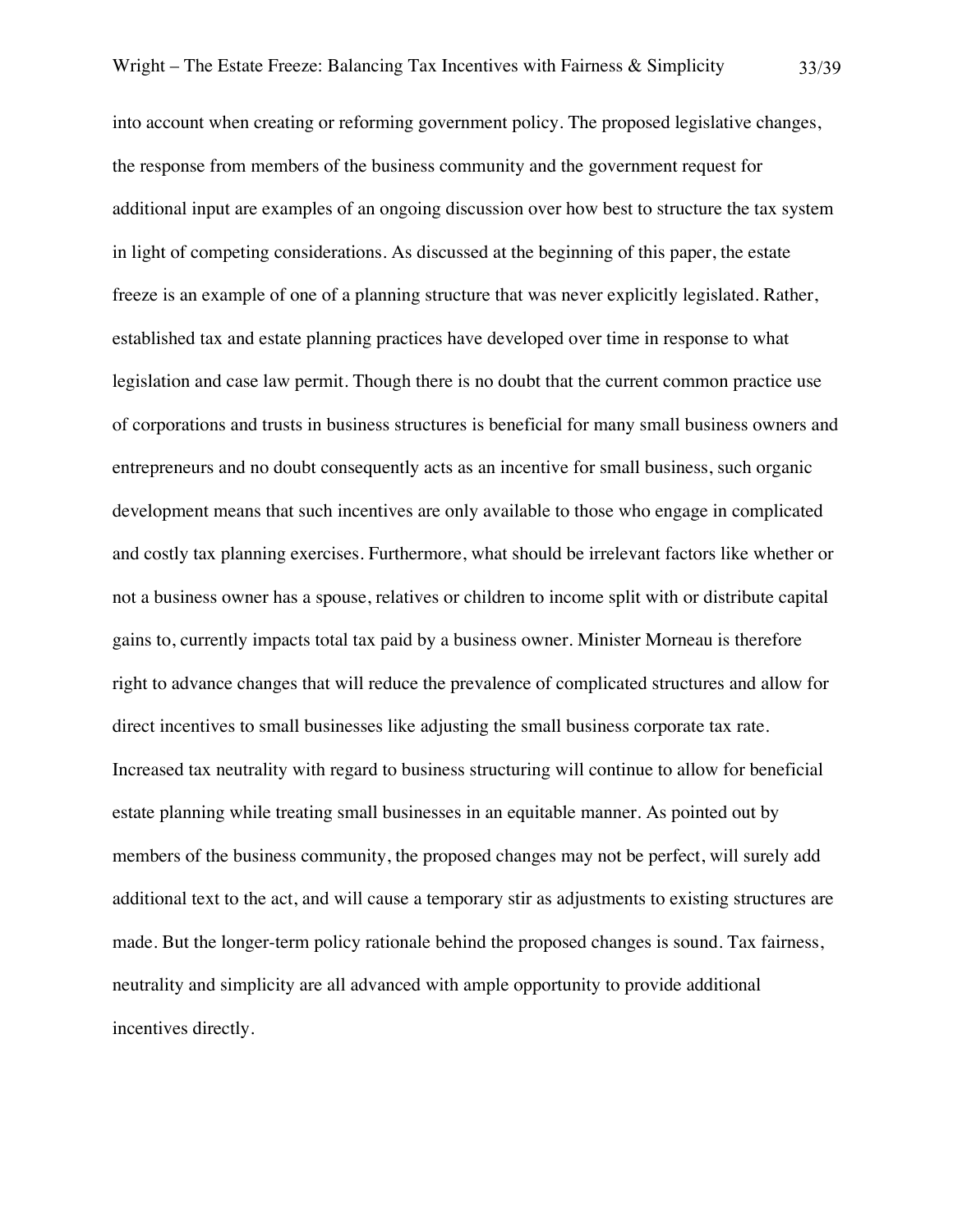The estate freeze has become a commonly used structure for family business in Canada for both estate and tax planning reasons. It is useful to facilitate the transition of a family business from parents to children and is commonly used to income split with dividends and to reduce capital gains both by deferring the realization of capital gains on growth and by using the lifetime capital gains exemptions of multiple family members. Because it is a practice that has developed out of what common law and the Act do and do not permit, which are in effect policy decisions, it is fair to characterize the tax advantages that come from implementing an estate freeze as an incentive for small business. Public debate about whether or not some of these provisions, including income splitting with dividends and multiplying the capital gains exemption through the use of a trust, are fair, or whether they are unfair tax planning strategies that favour the wealthy and sophisticated at the expense of others has led to proposed legislative reform. While providing tax incentives to small business is a worthy aim, doing so should not be at the expense of tax fairness and simplicity. In this case these principles overlap in that a fair policy is one that in its applied form is also simple and therefore widely accessible. Because the policy of promoting small and family business can be advanced in other simpler and fairer ways, such as a reduction of the small business tax rate, the tax system is better served by phasing out tax planning strategies that reward undesired characteristics like the family make-up or the wherewithal to engage in complex tax planning. While the proposed amendments to the Act will be unpopular among some, the fact that such incentives can be simpler and fairer make the proposed legislative reforms ones that clearly advance laudable public policy goals.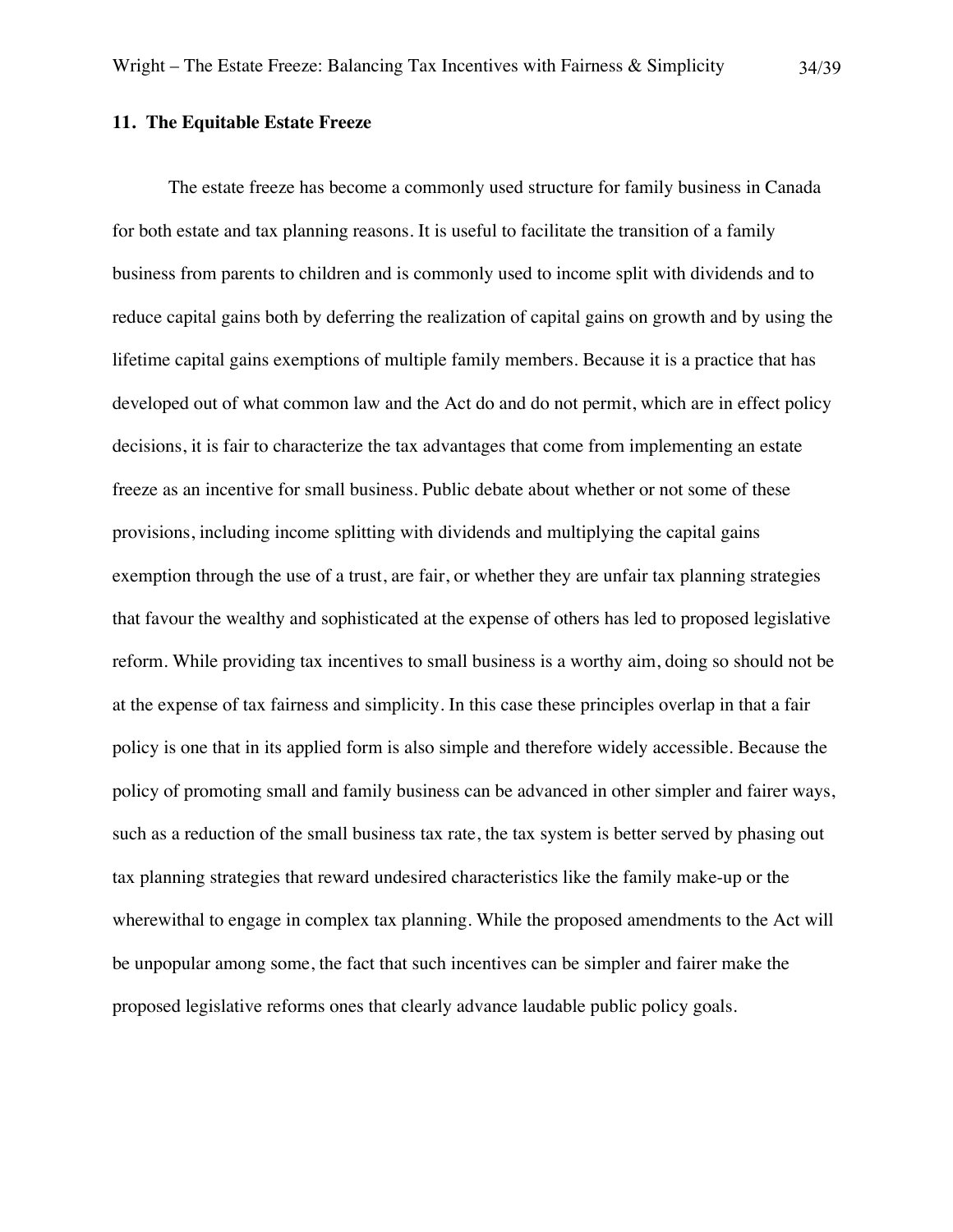## **END NOTES**

<sup>1</sup> *Income Tax Act R.S.C., 1985, c. 1 (5th Supp.)*

<sup>2</sup> *Mcclurg v. Canada, [1990] 3 SCR 1020, 1990 CanLII 28 (SCC)* as cited in Stephanie Daniels and Kay E. Gray, "Advantages and Disadvantages of Various Forms of Estate Freeze Transactions," in 2015 British Columbia Tax Conference (Toronto: Canadian Tax Foundation, 2015), 8:1-32.

<sup>3</sup> *Income Tax Act*. *Supra.* Section 56(2).

<sup>4</sup> *Mcclurg v. Canada*. *Supra*. Page 2.

<sup>5</sup> *The Queen v. Kieboom, 92 DTC 6382 (FCA)* as cited in "Advantages and Disadvantages of Various Forms of Estate Freeze Transactions." *Supra.* 

<sup>6</sup> David Louis. *Implementing Estate Freezes*. CCH (Toronto: 2011). Page 22.

<sup>7</sup> Martin J. Rochwerg and Krystle A. Ng-A-Mann, "Freezing, Thawing, and Refreezing: The Intricacies of an Estate Freeze," 2009 Ontario Tax Conference, (Toronto: Canadian Tax Foundation, 2009), 12:1-29. Page 6.

<sup>8</sup> *Canada Business Corporations Act, RSC 1985, c C-44*

<sup>9</sup> *Ibid*. Section 241(1).

<sup>10</sup> *Business Corporations Act, RSO 1990, c B.16*

<sup>11</sup> "Freezing, Thawing, and Refreezing: The Intricacies of an Estate Freeze." Supra. Pages 6-7.

<sup>12</sup> Canada Revenue Agency. "Capital Gains – 2016" <https://www.canada.ca/en/revenueagency/services/forms-publications/publications/t4037-capital-gains-2016/capital-gains-2016.html#Whatisthe>. Accessed August 27, 2017.

<sup>13</sup> David G. Duff; Loomer, Geoffrey. *Taxation of Business Organizations in Canada*. Lexis Nexis (Toronto: December 2015). Pages 812-813.

<sup>14</sup> For a summary of the general anti-avoidance rule see: Canada Revenue Agency. "IC88-2" General Anti-Avoidance Rule - Section 245 of the Income Tax Act" <https://www.canada.ca/en/revenue-agency/services/forms-publications/publications/ic88-2 general-anti-avoidance-rule-section-245-income-tax-act/general-anti-avoidance-rule-section-245-income-tax-act.html>. Accessed August 28, 2017.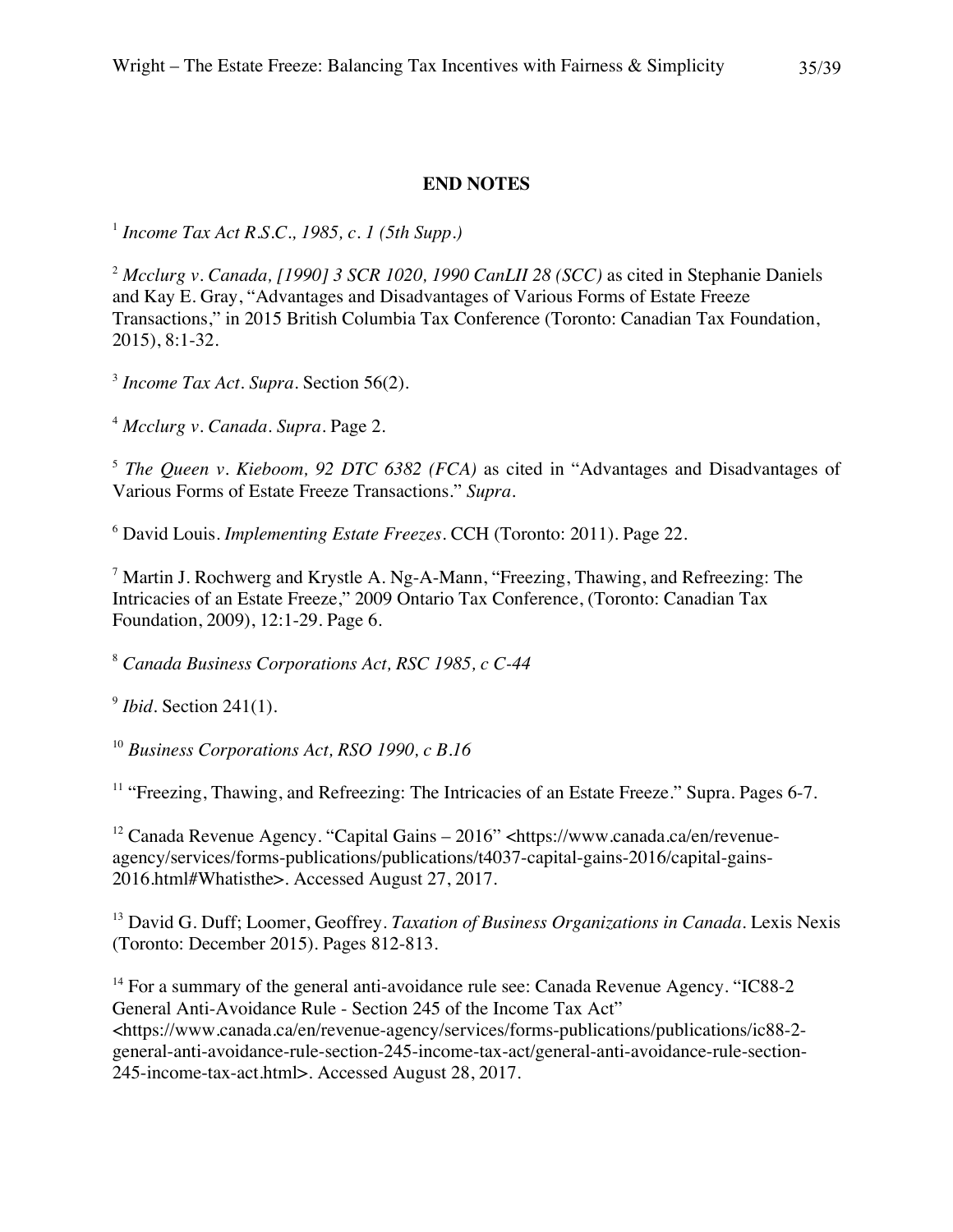<sup>15</sup> David Louis. *Implementing Estate Freezes*. CCH (Toronto: 2011). Page 102. <sup>16</sup> *Ibid*. Pages 106-107.

<sup>17</sup> *Ibid*. Pages 5-6.

<sup>18</sup> *Ibid.* Pages 6-7.

<sup>19</sup> *Ibid*. Page 7-8.

<sup>20</sup> Irwin Law's Canadian Online Legal Dictionary. "Trusts". <https://www.irwinlaw.com/cold/trusts>. Accessed August 29, 2017.

<sup>21</sup> *Implementing Estate Freezes. Ibid.* Pages 8-9.

<sup>22</sup> Robert C. Dunseith. "Estate Freezes: What, Why, When and How" Duncan & Craig LLP. <https://www.dcllp.com/publications/LESA\_paper\_on\_Estate\_Freezes.pdf>. Accessed August 30, 2017. Pages 7-9.

<sup>23</sup> *Ibid.* Pages 10-15.

<sup>24</sup> *Ibid.*

<sup>25</sup> Jesse Brodlieb. "Estate Freezes: An Update for  $2015$ ." Dentons Canada LLP. 2015. <https://www.ctf.ca/ctfweb/Custom/CMDownload.aspx?ContentKey=10b91032-7b37-4d46- 9fb0-64ce1798d4e2&ContentItemKey=d1ec707d-04d5-4ac7-8852-fa9cbc74523d> Accessed September 1, 2017. Pages 17-18.

<sup>26</sup> "Freezing, Thawing, and Refreezing: The Intricacies of an Estate Freeze." *Supra*. Pages 23-25.

<sup>27</sup> Samantha Prasad. "Canada: The Taxletter: Family Business Succession Planning II: The Refreeze." Minden Gross.

<http://www.mondaq.com/canada/x/518982/property+taxes/The+Taxletter+Family+Business+S uccession+Planning+II+The+Refreeze> Accessed September 2, 2017.

<sup>28</sup> "Freezing, Thawing, and Refreezing: The Intricacies of an Estate Freeze." *Supra.* Pages 25-26.

<sup>29</sup> Department of Finance. "Minister Morneau Announces Next Steps in Improving Fairness in the Tax System by Closing Loopholes and Addressing Tax Planning Strategies." July 18, 2017. <https://www.fin.gc.ca/n17/17-066-eng.asp>. Accessed August 27, 2017.

<sup>30</sup> Department of Finance Canada. "Tax Planning Using Private Corporations." July 18, 2017. <https://www.fin.gc.ca/activty/consult/tppc-pfsp-eng.asp>. Accessed September 4, 2017.

<sup>31</sup> *Ibid*.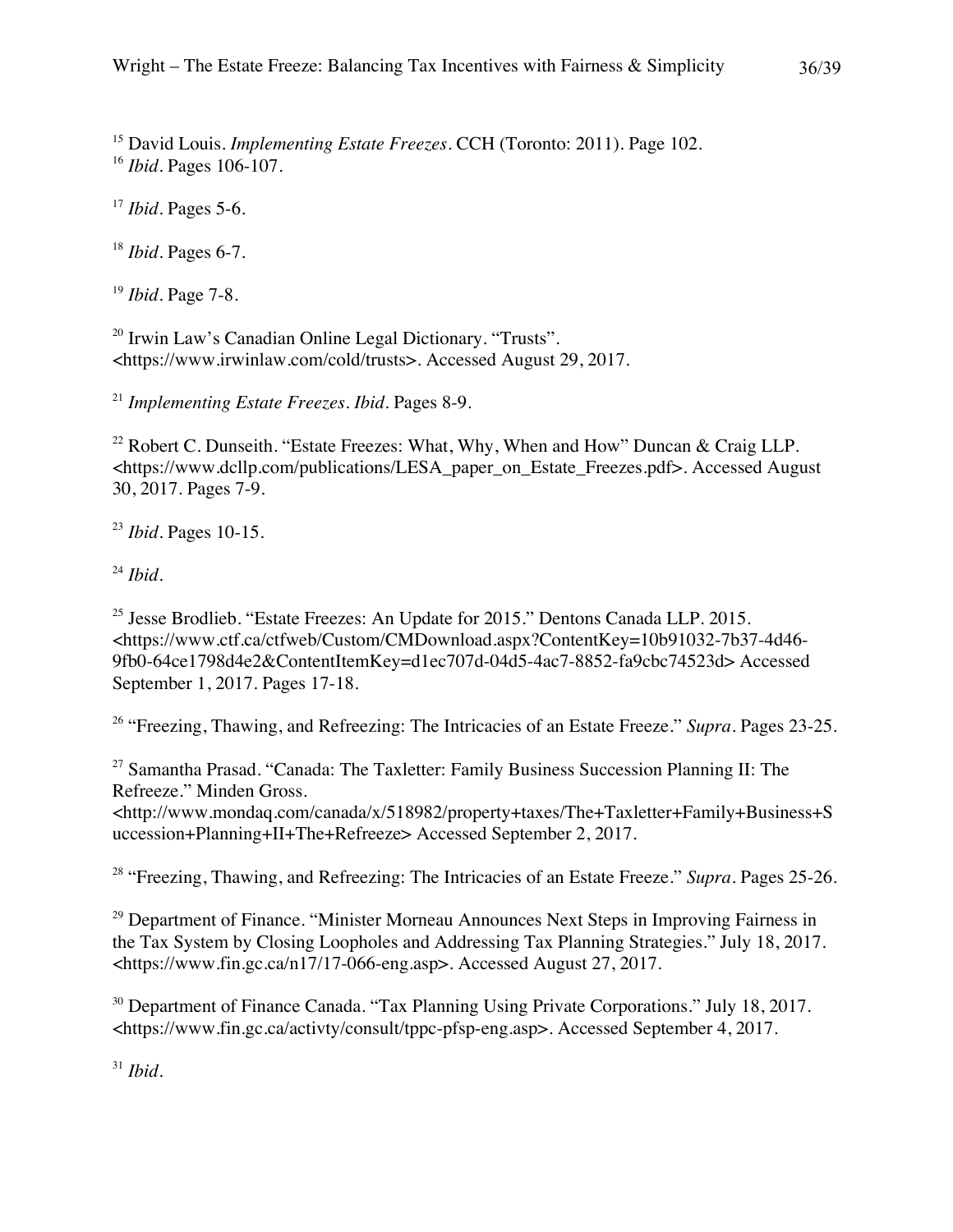## <sup>32</sup> *Ibid*.

<sup>33</sup> Department of Finance Canada. "Minister Morneau Brings Message of Tax Fairness to Toronto Region Board of Trade." May 25, 2017. <http://www.fin.gc.ca/n17/17-049-eng.asp>. Accessed September 2, 2017.

<sup>34</sup> Tim Cestnick. "Proposed Tax changes would shake the small-business world." The Globe and Mail. July 20, 2017. <https://beta.theglobeandmail.com/globe-investor/personalfinance/taxes/proposed-tax-changes-will-shake-the-small-businessworld/article35754872/?ref=http://www.theglobeandmail.com&>. Accessed September 4, 2017.

<sup>35</sup> Martin Pelletier. "Beware the unintended consequences of Ottawa's private corporation tax changes." Financial Post. August 1, 2017. <http://business.financialpost.com/investing/investingpro/beware-the-unintended-consequences-of-ottawas-private-corporation-taxchanges#comments-area>. Accessed September 4, 2017.

<sup>36</sup> Kevin Cheung. "Feds' proposed private corporation tax changes are an attack on lawyers and business." Canadian Lawyer. August 14, 2017. <http://www.canadianlawyermag.com/author/kevin-cheung/feds-proposed-private-corporationtax-changes-are-an-attack-on-lawyers-and-business-3716/>. Accessed September 4, 2017.

 $37$  Jamie Golombek. "A 93% tax rate? Private corporation tax could make it possible." Financial Post. August 4, 2017. <http://business.financialpost.com/personal-finance/taxes/a-93-per-centtax-rate-private-corporation-tax-could-make-it-possible>. Accessed September 4, 2017.

<sup>38</sup> Innovation, Science and Economic Development Canada, Small Business Branch. "Key Small Business Statistics - June 2016." <https://www.ic.gc.ca/eic/site/061.nsf/eng/h\_03018.html#toc-01>. Accessed September 4, 2017.

## **WORKS CONSULTED**

## **Legislation**

*Business Corporations Act, RSO 1990, c B.16*

*Canada Business Corporations Act, RSC 1985, c C-44*

*Income Tax Act R.S.C., 1985, c. 1 (5th Supp.)*

## **Cases**

*Mcclurg v. Canada, [1990] 3 SCR 1020, 1990 CanLII 28 (SCC)*

*The Queen v. Kieboom, 92 DTC 6382 (FCA)*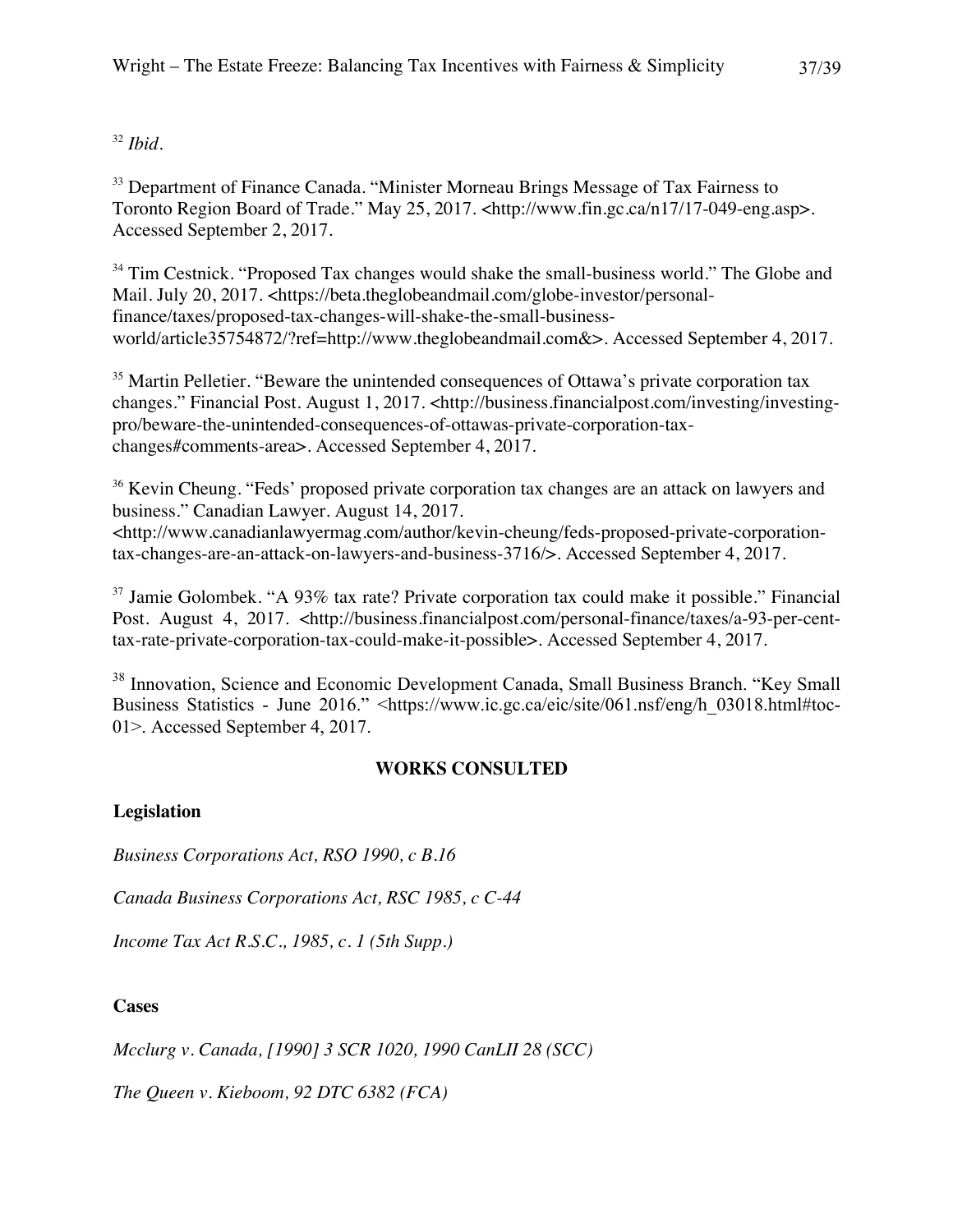## **Secondary Sources**

Canada Revenue Agency. "Capital Gains – 2016" <https://www.canada.ca/en/revenueagency/services/forms-publications/publications/t4037-capital-gains-2016/capital-gains-2016.html#Whatisthe>. Accessed August 27, 2017.

Canada Revenue Agency. "IC88-2 General Anti-Avoidance Rule - Section 245 of the Income Tax Act" <https://www.canada.ca/en/revenue-agency/services/formspublications/publications/ic88-2-general-anti-avoidance-rule-section-245-income-taxact/general-anti-avoidance-rule-section-245-income-tax-act.html>. Accessed August 28, 2017.

David G. Duff; Loomer, Geoffrey. *Taxation of Business Organizations in Canada*. Lexis Nexis (Toronto: December 2015).

David Louis. *Implementing Estate Freezes*. CCH (Toronto: 2011)

Department of Finance. "Minister Morneau Announces Next Steps in Improving Fairness in the Tax System by Closing Loopholes and Addressing Tax Planning Strategies." July 18, 2017. <https://www.fin.gc.ca/n17/17-066-eng.asp>. Accessed August 27, 2017.

Department of Finance Canada. "Minister Morneau Brings Message of Tax Fairness to Toronto Region Board of Trade." May 25, 2017. <http://www.fin.gc.ca/n17/17-049-eng.asp>. Accessed September 2, 2017.

Department of Finance Canada. "Tax Planning Using Private Corporations." July 18, 2017. < https://www.fin.gc.ca/activty/consult/tppc-pfsp-eng.asp>. Accessed September 4, 2017.

Innovation, Science and Economic Development Canada, Small Business Branch. "Key Small Business Statistics - June 2016." <https://www.ic.gc.ca/eic/site/061.nsf/eng/h\_03018.html#toc-01>. Accessed September 4, 2017.

Jamie Golombek. "A 93% tax rate? Private corporation tax could make it possible." Financial Post. August 4, 2017. <http://business.financialpost.com/personal-finance/taxes/a-93-per-centtax-rate-private-corporation-tax-could-make-it-possible>. Accessed September 4, 2017.

Jesse Brodlieb. "Estate Freezes: An Update for 2015." Dentons Canada LLP. 2015. <https://www.ctf.ca/ctfweb/Custom/CMDownload.aspx?ContentKey=10b91032-7b37-4d46- 9fb0-64ce1798d4e2&ContentItemKey=d1ec707d-04d5-4ac7-8852-fa9cbc74523d> Accessed September 1, 2017.

Kevin Cheung. "Feds' proposed private corporation tax changes are an attack on lawyers and business." Canadian Lawyer. August 14, 2017.

<http://www.canadianlawyermag.com/author/kevin-cheung/feds-proposed-private-corporationtax-changes-are-an-attack-on-lawyers-and-business-3716/>. Accessed September 4, 2017.